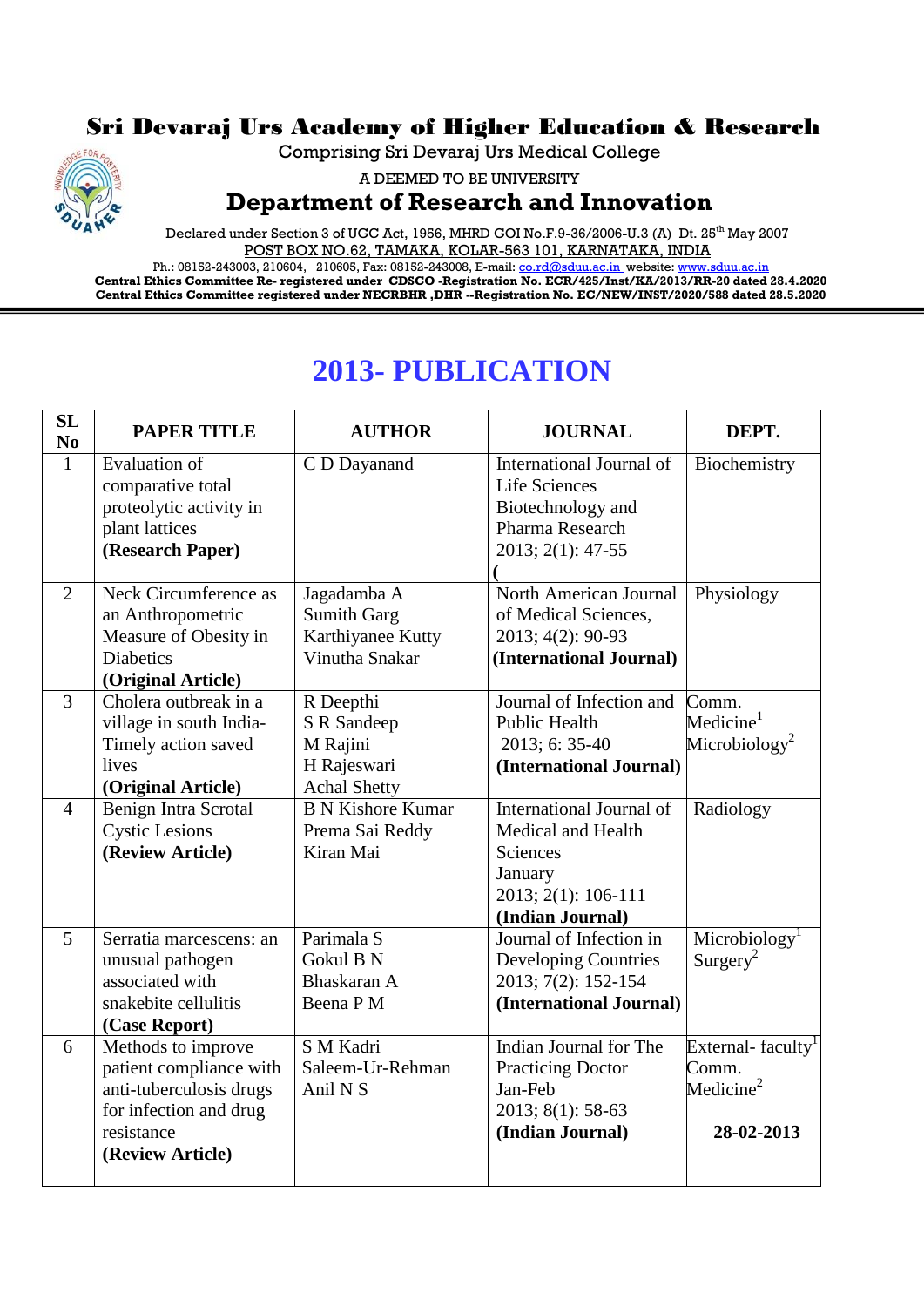| $\overline{7}$ | A study on the internal                     | Shiny Vinila B H    | Internal Journal of                    | Anatomy               |
|----------------|---------------------------------------------|---------------------|----------------------------------------|-----------------------|
|                | diameter of femoral                         | Sridevi N S         | Biological & Medical                   |                       |
|                | artery and level of origin                  | Kumaraswamy R       | Research                               | 30-03-2013            |
|                | of profunda femoris                         |                     | 2013; 4(1): 2867-2869                  | <>                    |
|                | artery                                      |                     | (International Journal)                |                       |
|                | (Original Article)                          |                     |                                        |                       |
| 8              | The association between                     | Raja Reddy P        | Global Journal of                      | Physiology            |
|                | estimated average                           | Reethesh R P        | Medicine and Public                    | Medicine              |
|                | glucose levels and                          | Mahesh V            | Health.                                | Comm.                 |
|                | fasting plasma glucose                      |                     | $2013; 2(2): 1-5$                      | Medicine              |
|                | levels in a rural tertiary                  |                     | (Indian Journal)                       |                       |
|                | care centre                                 |                     | (Online Journal)                       | 30-04-2013            |
|                | (Original Article)                          |                     |                                        |                       |
|                |                                             |                     |                                        |                       |
| 9              | Knowledge and                               | G M Nagaraja        | Indian Journal of                      | Comm.                 |
|                | perception of parents                       | Anil N <sub>S</sub> | Maternal and Child                     | Medicine              |
|                | towards anganawadi                          | Muninarayana C      | Health.                                |                       |
|                | services in ICDS                            | S Ravishankar       | $2013; 15(1): 1-11$                    |                       |
|                | Programme-Kolar                             |                     | (Indian Journal)                       |                       |
|                | District Karnataka State                    |                     | (Online Journal)                       |                       |
|                | (Original Article)                          |                     |                                        |                       |
| 10             | <b>Neglected Tropical</b>                   | Dr. S R Prasad      | Journal of Clinical &                  | Microbiology          |
|                | <b>Diseases</b>                             |                     | <b>Biomedical Sciences</b>             |                       |
|                | (Editorial)                                 |                     | $2013; 3(1): 1-2$                      |                       |
|                | Incisional Hernia: A                        | Bhaskaran A         | (Indian Journal)                       |                       |
| 11             | Review of                                   |                     | Journal of Clinical &                  | Surgery               |
|                |                                             | Ambikavathy M       | <b>Biomedical Sciences</b>             |                       |
|                | Etiopathogenesis,<br>Clinical Presentation, |                     | $2013; 3(1): 3-11$<br>(Indian Journal) |                       |
|                | Complications and                           |                     |                                        |                       |
|                | Management                                  |                     |                                        |                       |
|                | (Review Article)                            |                     |                                        |                       |
| 12             | Optimizing the Dose of                      | Anand T Talikoti    | Journal of Clinical &                  | Anaesthesiology       |
|                | Preemptive Oral                             | Dinesh K            | <b>Biomedical Sciences</b>             | & Critical            |
|                | Pregabalin for                              | Ananya Nanda        | 2013; 3(1): 12-19                      |                       |
|                | Postoperative Pain                          | Pradeep Kumar       | (Indian Journal)                       |                       |
|                | <b>Control after Abdominal</b>              | Somasekharam P      |                                        |                       |
|                | Hysterectomy under                          |                     |                                        |                       |
|                | Spinal Anaesthesia                          |                     |                                        |                       |
|                | (Original Article)                          |                     |                                        |                       |
| 13             | <b>Efficacy and Safety of</b>               | Narendra P Datti    | Journal of Clinical &                  | Ophthalmology         |
|                | Subtenon's and                              | Kanthamani K        | <b>Biomedical Sciences</b>             |                       |
|                | Peribulbar Anaesthesia                      | Guruprasad B S      | 2013; 3(1): 20-26                      |                       |
|                | in Manual Small                             | Prashanth K         | (Indian Journal)                       |                       |
|                | <b>Incision Cataract</b>                    | Joyita Guha         |                                        |                       |
|                | Surgery                                     | <b>Amol Bansal</b>  |                                        |                       |
|                | (Original Article)                          |                     |                                        |                       |
| 14             | <b>Atrial Fibrillation</b>                  | Kumar S             | Journal of Clinical &                  | Medicine <sup>1</sup> |
|                | Following Low Tension                       | Ambikavathi M       | <b>Biomedical Sciences</b>             | Surgery <sup>2</sup>  |
|                | Electric Shock - A Case                     |                     | 2013; 3(1): 36-38.                     |                       |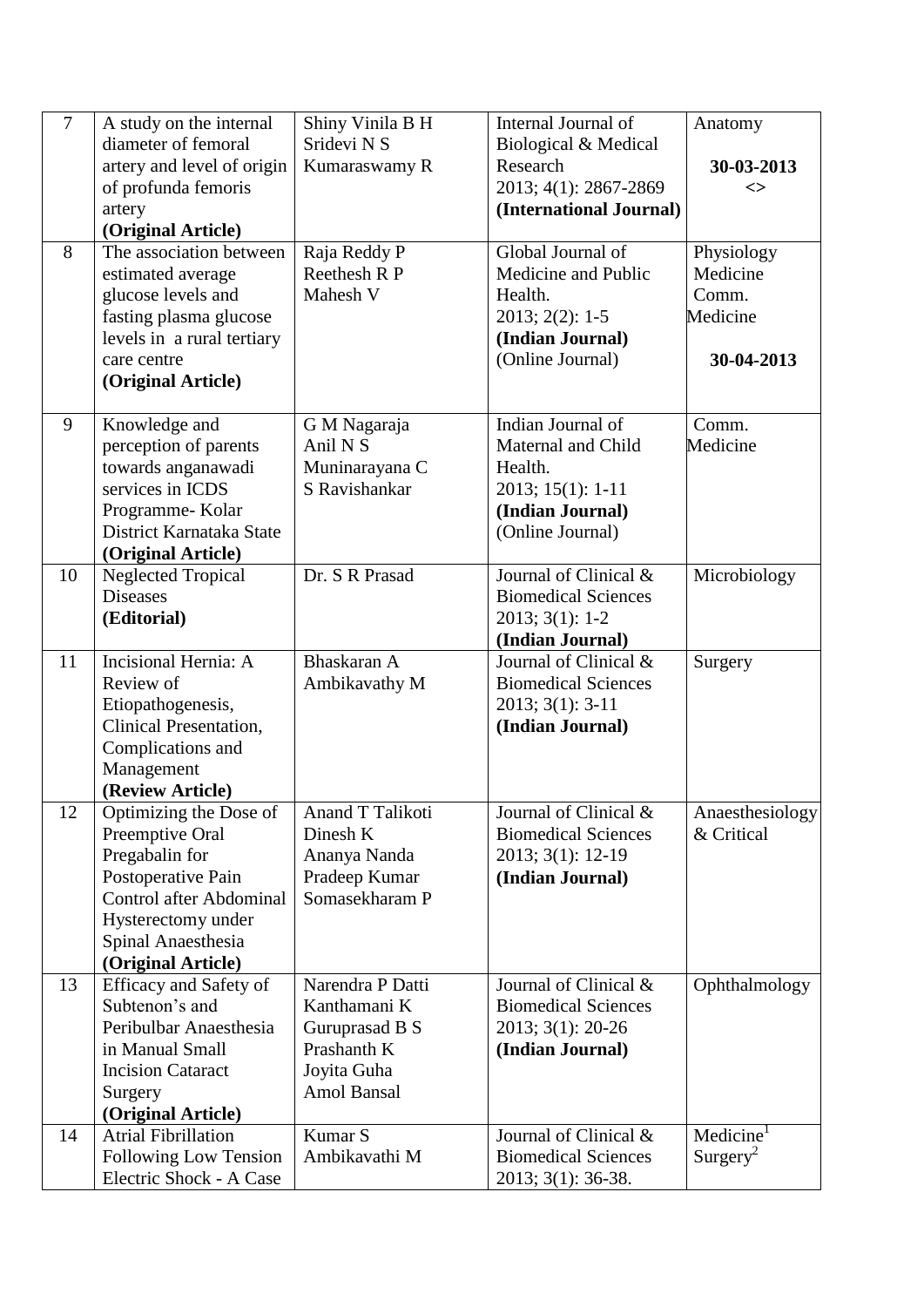|    | <b>Report.(Case Report)</b>                                                                                                                                              |                                                                                                 | (Indian Journal)                                                                                                                               |                                                          |
|----|--------------------------------------------------------------------------------------------------------------------------------------------------------------------------|-------------------------------------------------------------------------------------------------|------------------------------------------------------------------------------------------------------------------------------------------------|----------------------------------------------------------|
| 15 | <b>Interesting Polytrauma</b><br><b>Cases Managed at RL</b><br>Jalappa Hospital and<br>Research Centre, Kolar<br>- Traumatic Hip<br><b>Dislocations</b><br>(Case Report) | Maruti Kambali<br>Gudi N S<br>Priyamargavi H<br>Arun H S<br>Vijay Anand H S<br>Praneeth Reddy K | Journal of Clinical &<br><b>Biomedical Sciences</b><br>2013; 3(1): 39-45<br>(Indian Journal)                                                   | Orthopaedics <sup>1</sup><br>Anaesthesiology             |
| 16 | <b>ECG With No Prior</b><br>Heart or Lung Disease<br>(Quiz)                                                                                                              | Venkatesh TK                                                                                    | Journal of Clinical &<br><b>Biomedical Sciences</b><br>2013; 3(1): 46 & 49<br>(Indian Journal)                                                 | Medicine                                                 |
| 17 | Steatocystoma multiplex<br>- An unusual localized<br>presentation<br>(Letter to Editor)                                                                                  | Shivakumar V                                                                                    | Journal of Clinical &<br><b>Biomedical Sciences</b><br>2013; 3(1): 47-48<br>(Indian Journal)                                                   | Dermatology                                              |
| 18 | Tuberous Sclerosis with<br><b>Bilateral Renal</b><br>Angiomyolipoma<br>(Case Report)                                                                                     | Chandan Bansal<br>V Lakshmaiah<br>Paawan Waadhawan<br>M K Priyanka                              | Journal of the<br>Association of<br>Physicians of India<br>2013;61(1): 420-423<br>(Indian Journal)                                             | Medicine<br>30-06-2013                                   |
| 19 | Superficial brachioradial<br>artery with its<br>embryological basis -A<br>case report<br>(Case Report)                                                                   | Shiny Vinila B H<br>Sangeeta M<br>Sanikop M B<br>Venkateshu K V                                 | International Journal of<br><b>Basic and Applied</b><br><b>Medical Sciences</b><br>Jan - April<br>2013; 3(1): 10-13<br>(International Journal) | Anatomy                                                  |
| 20 | Irritant contact<br>dermatitis to accidental<br>exposure of cyanide<br>(Letter to Editor)                                                                                | T S Rajashekar<br>Rajendra Okade                                                                | Indian Journal of<br>Dermatology<br>2013; 58(2): 162<br>(Indian Journal)                                                                       | Dermatology<br>05-07-2013<br>◇                           |
| 21 | A study on the origins<br>of medical circumflex<br>femoral artery<br>(Original Article)                                                                                  | Shiny Vinila B $H1$<br>Susheelamma D<br>Sridevi N S<br>Gayatri N<br>Sangeeta M                  | <b>IOSR Journal of Dental</b><br>and Medical<br>Sciences(IOSR-JDMS)<br>Jan-Feb<br>2013; 4(5): 28-31<br>(Indian Journal)                        | Anatomy<br>External <sup>2,3</sup>                       |
| 22 | Study of internal carotid<br>artery in human<br>cadavers<br>(Research Article)                                                                                           | Shashikanth K<br>Anil Sherke                                                                    | International Journal of<br><b>Basic and Applied</b><br><b>Medical Sciences</b><br>May-Aug<br>2013; 3(2): 136-139<br>(International Journal)   | Anatomy <sup>1</sup><br>External<br>faculty <sup>2</sup> |
| 23 | Variation in the<br>branching pattern of<br>coeliac trunk-Case<br>report                                                                                                 | Suresh T<br>Sangeeta M                                                                          | <b>IOSR Journal of Dental</b><br>and Medical<br>Sciences(IOSR-JDMS)<br>Mar-April                                                               | Anatomy                                                  |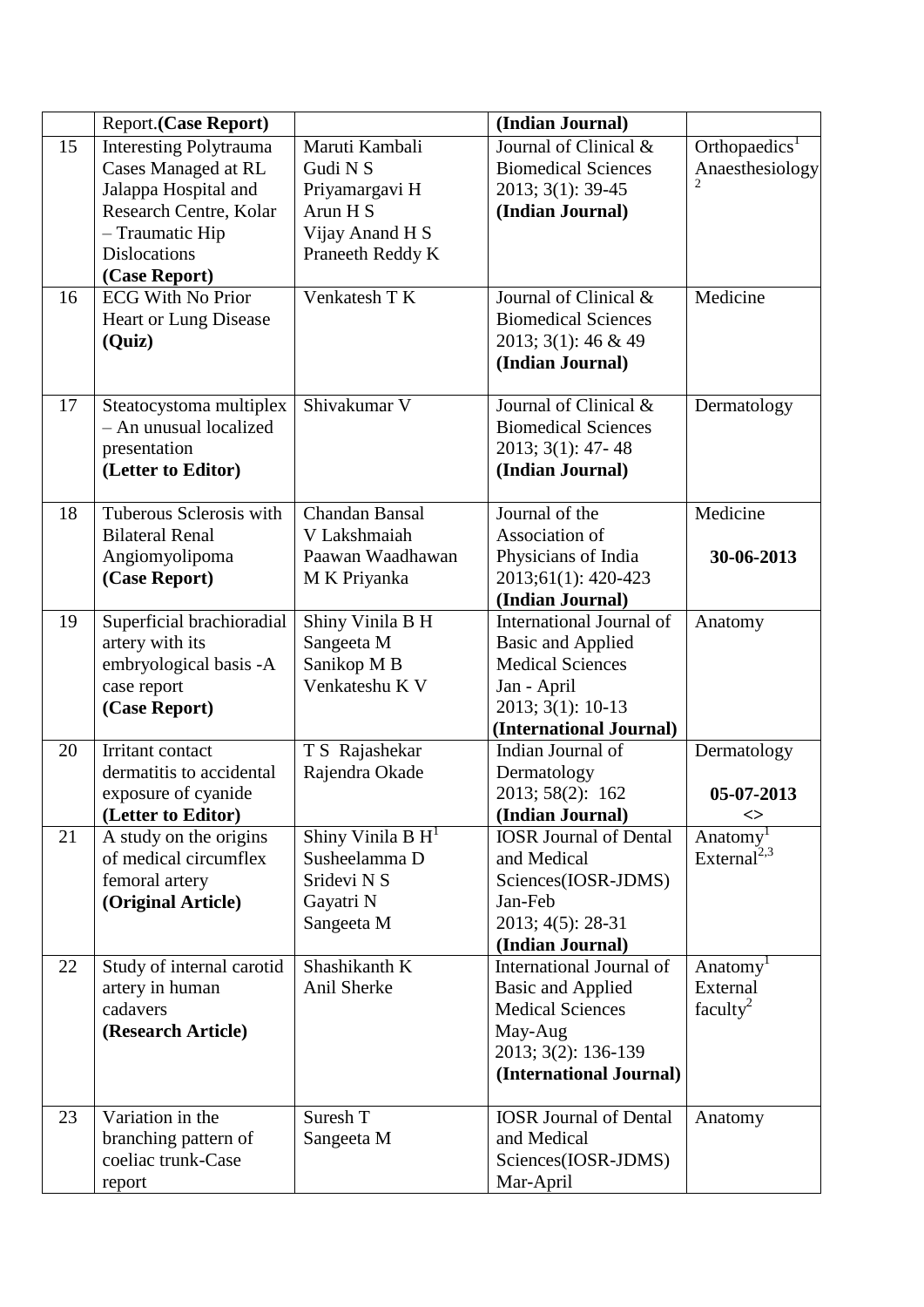|    | (Case Report)                                                                                                                                    |                                                                                  | 2013; 5(2): 87-89                                                                                                                                  |                                                                              |
|----|--------------------------------------------------------------------------------------------------------------------------------------------------|----------------------------------------------------------------------------------|----------------------------------------------------------------------------------------------------------------------------------------------------|------------------------------------------------------------------------------|
| 24 | Expression of vimentin<br>in breast carcinoma, its<br>correlation with Ki67<br>and other<br>histopathlogical<br>parameters<br>(Original Article) | Hemalatha A<br>Suresh TN<br>Hrendra Kumar ML                                     | Indian Journal of Cancer<br>$July - Sept.$<br>2013; 50(3): 189-194<br>(Indian Journal)                                                             | Pathology                                                                    |
| 25 | Cysticercus cellusosae<br>lies in the eyes of the<br>beholder<br>(Original Article)                                                              | Thomas Alex Kodiatte<br><b>CSBS</b> Prasad<br>M J Thej<br>M L Harendra Kumar     | <b>Annals of Tropical</b><br>Medicine and Public<br>Health<br>Mar-April<br>2013; 6(2): 01-05<br>(Indian Journal)                                   | Pathology                                                                    |
| 26 | Relationship between<br>ABO blood groups and<br>malaria with clinical<br>outcome in rural area of<br>South India<br>(Original Article)           | Gayathri B N<br>Harendra Kumar M L<br>Gomathi N<br>Jeevan Shetty<br>Reethesh R P | Global Journal of<br>Medicine and Health<br>$2013; 2(1): 1-7$<br>(Indian Journal)<br>(Online Journal)                                              | Pathology <sup>1</sup><br>Microbiology <sup>2</sup><br>Medicine <sup>3</sup> |
| 27 | <b>Endometrial Changes in</b><br>Uterine Leiomyomas<br>(Original Article)                                                                        | Mannem Chethana<br>Harendra Kumar M L<br>Munikrishna M                           | Journal of Clinical and<br><b>Biomedical Sciences</b><br>April-June<br>2013; 3(2): 72-78<br>(Indian journal)                                       | Pathology <sup>2</sup><br>External<br>faculty <sup>1</sup>                   |
| 28 | Pigmented seborrheic<br>keratosis<br>(melanoacanthoma) of<br>$n$ ipple – A case report<br>with review of literature<br>(Case Report)             | Aparna Narasimha<br>Harendra Kumar ML<br>Divyarani MN<br>Bhaskaran A             | Journal of Clinical and<br><b>Biomedical Sciences</b><br>April-June<br>2013; 3(2): 96-100<br>(Indian journal)                                      | Pathology <sup>1</sup><br>$Surgery^2$                                        |
| 29 | Significance of nuclear<br>morphometry in benign<br>and malignant breast<br>aspirates<br>(Original Article)                                      | Aparna Narasimha<br>Vasavi B<br>Harendra Kumar ML                                | International Journal of<br><b>Applied and Basic</b><br><b>Medical Research</b><br>Jan-June<br>2013; 3(1): 22-26<br>(Indian journal)               | Pathology                                                                    |
| 30 | <b>Efficacy of Toluidine</b><br>Blue and Brush Biopsy<br>in Oral Lesions<br>(Original Article)                                                   | Sapna M<br>Rupnarayan RAzeem<br>Mohiyuddin S M                                   | International Journal of<br>Oral and Maxillofacial<br>Pathology<br>2013; 4(1): 02-08                                                               | Pathology <sup>1</sup><br>ENT <sup>2</sup>                                   |
| 31 | The RH enigma<br>prospects and pitfalls<br>(Research Article)                                                                                    | Subhashish Das<br>Harendra Kumar                                                 | International Journal of<br><b>Basic and Applied</b><br><b>Medical Sciences</b><br>January-April<br>2013; 3(1): 210-214<br>(International Journal) | Pathology                                                                    |
| 32 | Anthropometric<br>Correlation of Lipid                                                                                                           | Raja Reddy P<br>Jayarama N                                                       | <b>Online International</b><br>Interdisciplinary                                                                                                   | Physiology<br>Medicine                                                       |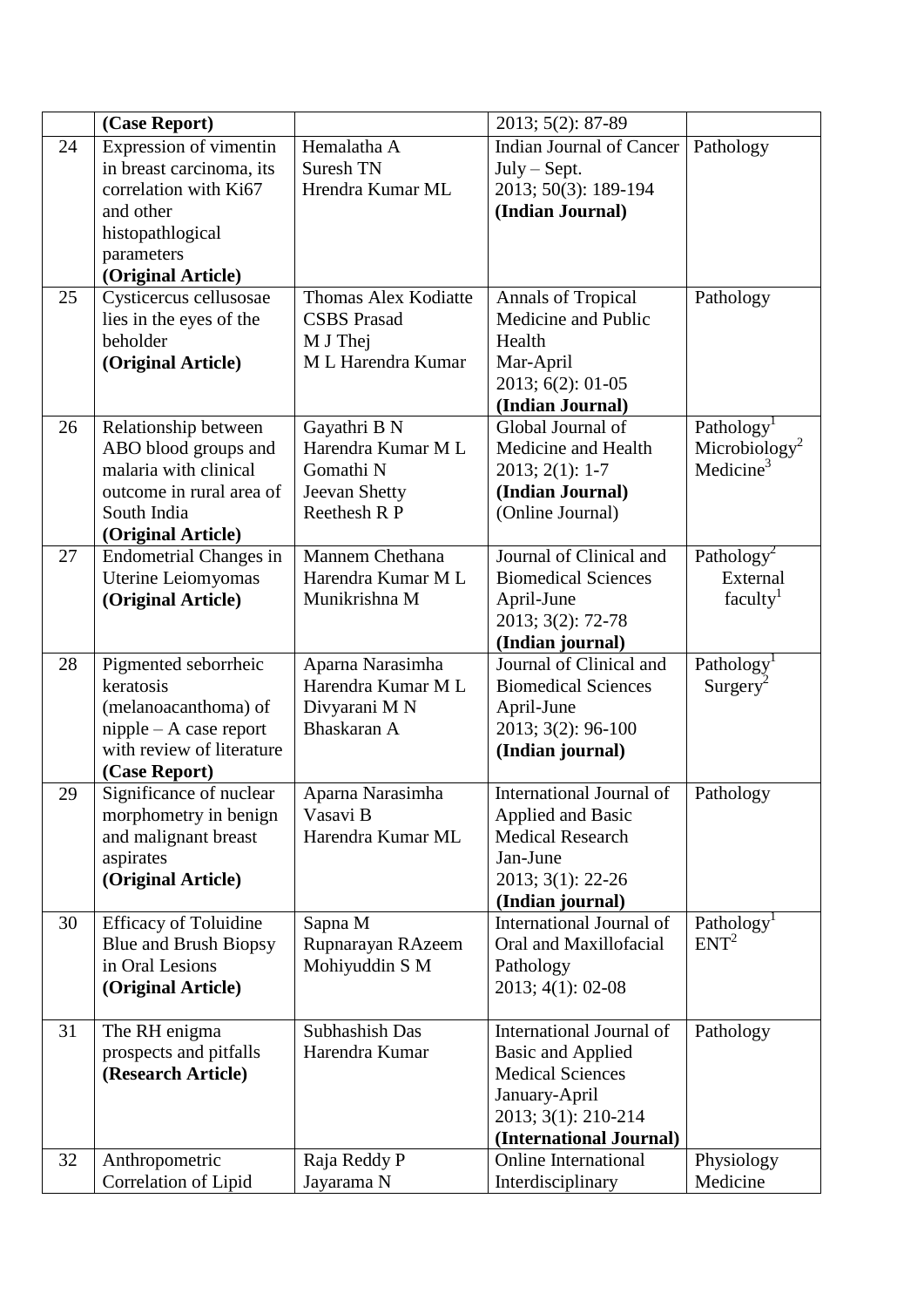|    | Profile in Healthy                                    | Mahesh V                         | <b>Research Journal</b>     | Comm.                         |
|----|-------------------------------------------------------|----------------------------------|-----------------------------|-------------------------------|
|    | People in Rural Kola                                  |                                  | 2013; 3(5): 252-257         | Medicine                      |
| 33 | Relationship between                                  | Nagaraja G M                     | Journal of Evolution of     | Comm.Medicine                 |
|    | adverse life events on                                | Mohan Reddy M                    | <b>Medical and Dental</b>   |                               |
|    | survived suicide                                      | Lakshmaiah V                     | Sciences.                   | Psychiatry <sup>2</sup>       |
|    | attempter's in a rural                                | Ravishankar S                    | 2013; 2(26): 4710-4718      | Medicine <sup>3</sup>         |
|    | population of tertiary                                |                                  |                             |                               |
|    | care center, South India                              |                                  |                             |                               |
|    | (Original Article)                                    |                                  |                             |                               |
| 34 | A Study of gender                                     | Nagaraja G M                     | Journal of Evolution of     | Comm.Medicine                 |
|    | discrimination in                                     | Mohan Reddy M                    | <b>Medical and Dental</b>   | Psychiatry                    |
|    | students education by                                 | Ravishankar S                    | Sciences                    |                               |
|    | $parents - A$ Pilot study.                            |                                  | June 24                     |                               |
|    | (Original Article)                                    |                                  | 2013; 2(25): 4497-4504      |                               |
|    |                                                       |                                  | (Indian journal)            |                               |
| 35 | Clinical and                                          | Mahesh V                         | Global Journal of           | Comm.Medicine                 |
|    | psychological profile of                              | Dattatreya D Bant                | Medicine and Public         |                               |
|    | HIV orphans in                                        | Geetha V Bathija                 | Health                      | External faculty <sup>2</sup> |
|    | Northern Karnataka - A                                |                                  | $2013; 2(3): 1-6$           |                               |
|    | longitudinal study                                    |                                  | (Indian Journal)            |                               |
|    | (Original Article)                                    |                                  | (Online Journal)            |                               |
|    |                                                       |                                  |                             |                               |
| 36 | Entomotoxicology                                      | Dayanand R                       | International Journal of    | Forensic                      |
|    | (Letter to the Editor)                                | Kiran J                          | Medical Toxicology and      | -Medicine                     |
|    |                                                       |                                  | <b>Forensic Medicine</b>    |                               |
|    |                                                       |                                  | 2013; 3(2): 71-74           |                               |
|    |                                                       |                                  | (Indian journal)            |                               |
| 37 | <b>Interesting Clinical</b>                           | Azeem Mohiyuddin                 | International Journal of    | <b>ENT</b>                    |
|    | Presentation of Myxoid                                | Sagaya Raj                       | <b>Head Neck Surgery</b>    |                               |
|    | Liposarcoma of                                        | Shouib Merchant                  | January-April               |                               |
|    | Oropharynx                                            | P Arun                           | 2013; 4(1): 57-58           |                               |
|    | (Case Report)                                         |                                  | (Indian Journal)            |                               |
| 38 | Electromyographic                                     | Azeem Mohiyuddin                 | International Journal of    | <b>ENT</b>                    |
|    | Assessment of                                         | Sagaya Raj                       | <b>Head Neck Surgery</b>    |                               |
|    | <b>Accessory Nerve</b>                                | Shouib Merchant                  | January-April               |                               |
|    | <b>Function Following</b>                             | Oomen                            | 2013; 4(1): 19-23           |                               |
|    | Nerve Sparing Neck                                    | Philip John Kottaram             | (Indian Journal)            |                               |
|    | Dissection                                            |                                  |                             |                               |
|    | (Research Article)                                    |                                  |                             |                               |
| 39 |                                                       | Thejaswini V                     | Plos One                    | <b>ENT</b>                    |
|    | Primary Microcephaly                                  | M N Nagashri                     |                             | <b>External faculty</b>       |
|    | <b>Gene MCPH1 Shows</b><br><b>Signatures of Tumor</b> | Shivananda A Swamy<br>S M Azeem- | 2013; 8(3): e54643          |                               |
|    | Suppressors and Is                                    | Mohiyuddin                       | (International Journal)     |                               |
|    | Regulated by miR-27a in                               | K S Gopinath                     |                             |                               |
|    | Oral Squamous Cell                                    | Arun Kumar                       |                             |                               |
|    | Carcinoma                                             |                                  |                             |                               |
|    | (Original Article)                                    |                                  |                             |                               |
| 40 | Barriers to the uptake of                             | Guruprasad B S                   | International Journal of    | Ophthalmology                 |
|    | cataract surgery in a                                 | Narendra P Datti                 | <b>Current Research and</b> | Comm.                         |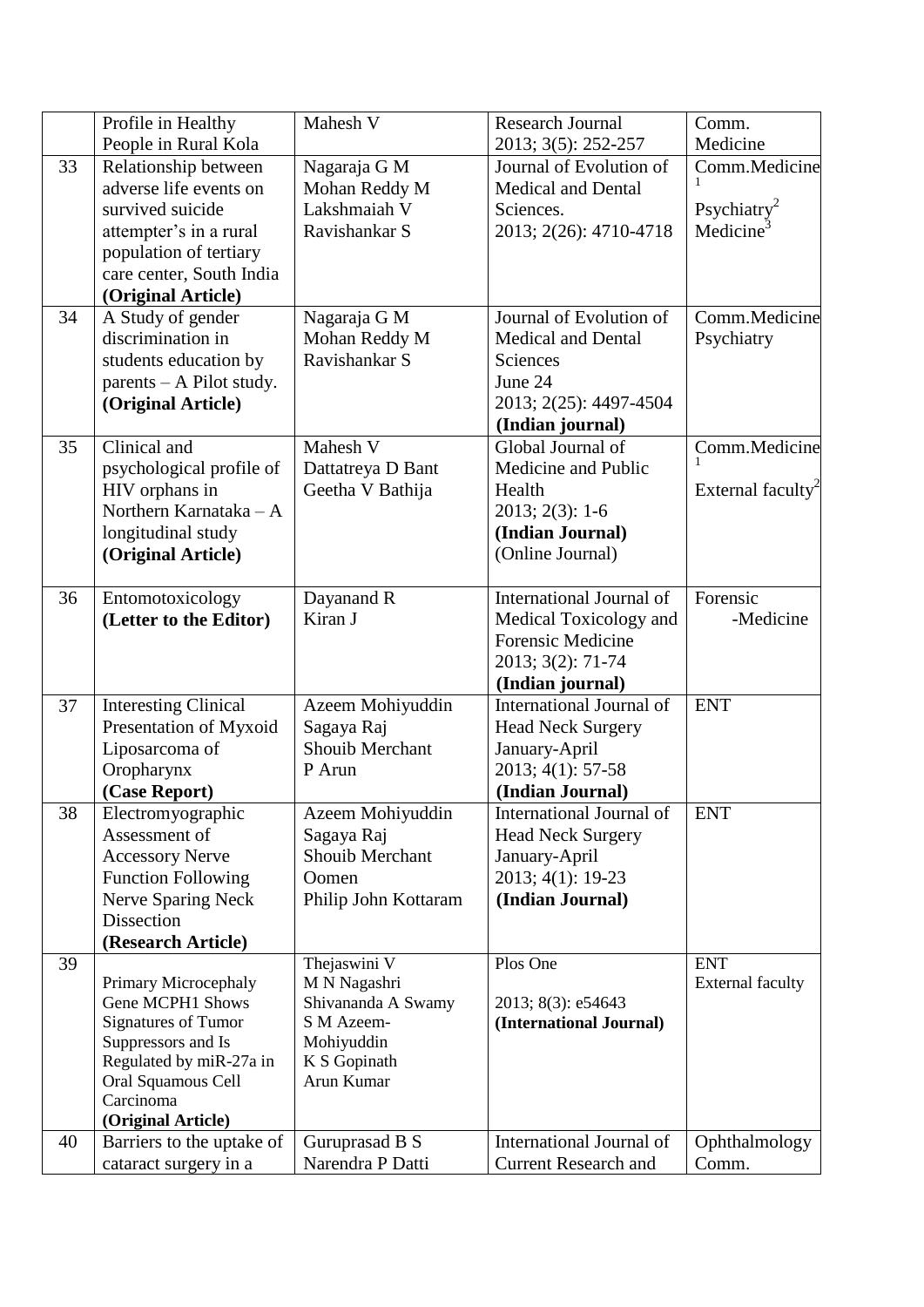|    | rural population of                          | Krishnamurthy D                   | Review                                              | Medicine                |
|----|----------------------------------------------|-----------------------------------|-----------------------------------------------------|-------------------------|
|    | South Karnataka, India                       | Ranganath B G                     | June                                                | External                |
|    | (Original Article)                           | Shamanna B R                      | 2013; 5(12): 77-82                                  |                         |
|    |                                              | Sangeetha T                       | (Indian Journal)                                    |                         |
| 41 | Study of Incidence,                          | Neeraj Gupta                      | Journal of Clinical and                             | Ophthalmology           |
|    | <b>Clinical Staging Risk</b>                 | Narendra P Datti                  | <b>Biomedical Sciences</b>                          | Paediatrics             |
|    | <b>Factors of Retinopathy</b>                | Beeregowda Y                      | April-June                                          |                         |
|    | of Prematurity in Rural                      | Kanthamani K                      | 2013; 3(2): 80-84                                   |                         |
|    | Area                                         | Krishnamurthy D                   | (Indian journal)                                    |                         |
|    | (Original Article)                           |                                   |                                                     |                         |
|    |                                              |                                   |                                                     |                         |
| 42 | Multiple Splenic Artery                      | Y C Manjunatha                    | Journal of Clinical and                             | Radiology               |
|    | <b>Aneurysms Secondary</b>                   | <b>KNV Prasad</b>                 | Diagnostic Research                                 | Paediatrics             |
|    | to Extra Hepatic Portal                      | Y C Beeregowda                    | February                                            | Surgery                 |
|    | Vein Obstruction                             | Bhaskaran A                       | 2013; 7(2): 401-402                                 |                         |
|    | (Case Report)                                | S Chandrakala                     | (Indian Journal)<br>International Journal of        | <b>ENT</b>              |
| 43 | Stridor in Epiglottic                        | Nikhil S Bhardwaj                 |                                                     |                         |
|    | <b>Cyst: A Rare</b><br>Presentation          | Kouser Mohammadi                  | <b>Head and Neck Surgery</b><br>2013; 4(2): 110-112 |                         |
|    |                                              | Lakshmi Menon                     | (Indian Journal)                                    |                         |
| 44 | (Case Report)<br>Nontraumatic ileal          | Ambikavathy M                     | International Journal of                            | Surgery                 |
|    | perforation: Surgical                        | Bhaskaran A                       | <b>Biomedical And</b>                               | Medicine                |
|    | experience in rural                          | S Kumar                           | <b>Advanced Research</b>                            | Pathology               |
|    | population in Indian                         | Udaya Kumar M                     | $2013:4(1):47-55$                                   |                         |
|    | scenario                                     | Sathiadev                         | (Indian Journal)                                    |                         |
|    | (Research Article)                           |                                   | (Online Journal)                                    |                         |
| 45 | <b>Testicular Seminoma:</b>                  | Ambikavathy M                     | Journal of Clinical and                             | Surgery                 |
|    | Early Cutaneous and                          | Mohan Kumar K                     | <b>Biomedical Sciences</b>                          | Pathology               |
|    | <b>Inguinal Node</b>                         | Harendra Kumar M L                | April-June                                          | Medicine                |
|    | Metastases. Clinically                       | Kumar S                           | 2013; 3(2): 102-104                                 |                         |
|    | isolated case in a subject                   |                                   | (Indian journal)                                    |                         |
|    | over 75 Years                                |                                   |                                                     |                         |
|    | (Letter to Editor)                           |                                   |                                                     |                         |
| 46 | Study of clinical and                        | Ambikavathy M                     | International Journal of                            | Surgery                 |
|    | functional results of                        | Dinesh M Gunasagar                | <b>Biomedical Research</b>                          | <b>External faculty</b> |
|    | abdominal rectopexy                          |                                   | 2013; 04(1): 06-11                                  |                         |
|    | using prolene mesh for                       |                                   | (Indian Journal)                                    |                         |
|    | complete rectal prolapse                     |                                   | (Online Journal)                                    |                         |
|    | (Research Article)                           |                                   |                                                     |                         |
| 47 | Abdominal tuberculosis                       | Shashirekha C A                   | International Journal of                            | Surgery                 |
|    | with synchronous colon                       | Krishnaprasad K                   | <b>Biomedical And</b>                               | Pathology               |
|    | carcinoma                                    | Anand Raju G S                    | <b>Advanced Research</b>                            |                         |
|    | (Case Report)f                               | Harendra Kumar ML                 | 2013; 4(2): 143-145                                 |                         |
|    |                                              |                                   | (Indian Journal)                                    |                         |
| 48 | A rare case of                               | Shashirekha C A                   | International Journal of                            | Surgery                 |
|    | retroperitoneal                              | Nagaraj K N                       | <b>Biomedical Research</b>                          | Pathology               |
|    | leiomyosarcoma with                          | Vijay P Agraval<br>Harendra Kumar | 2013; 4(5): 230-232                                 |                         |
|    | gastrointestinal stromal<br>tumour of rectum |                                   | (Indian Journal)<br>(Online Journal)                |                         |
|    |                                              |                                   |                                                     |                         |
|    | (Case Report)                                |                                   |                                                     |                         |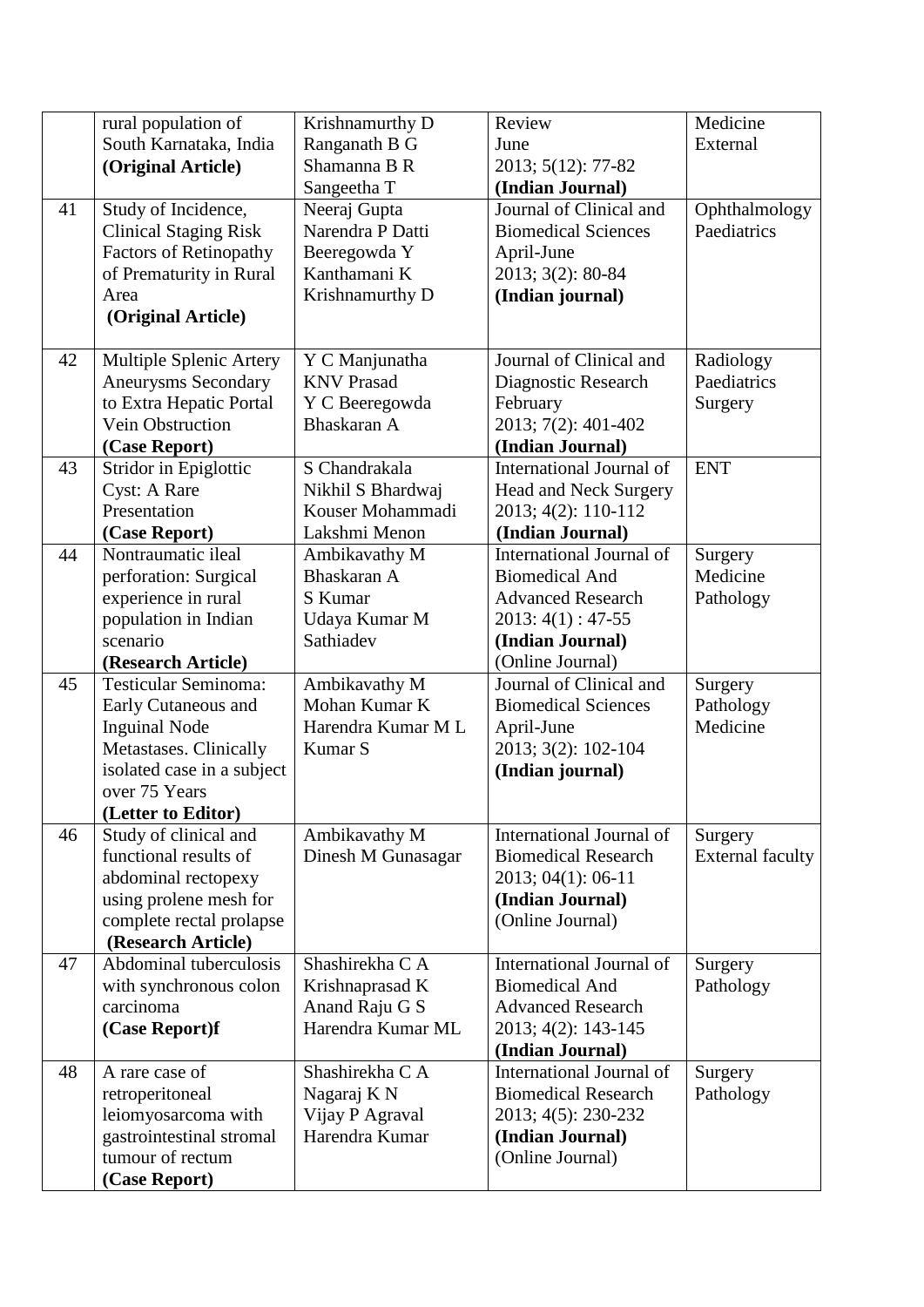| 49       | Swot Analysis of Public<br>Private Partnership of a                                                                                                                                 | Ranganath B G                                                                                                                       | Journal of Rural<br>Medicine                                                                                                                     | Comm.<br>Medicine                                                            |
|----------|-------------------------------------------------------------------------------------------------------------------------------------------------------------------------------------|-------------------------------------------------------------------------------------------------------------------------------------|--------------------------------------------------------------------------------------------------------------------------------------------------|------------------------------------------------------------------------------|
|          | <b>Primary Health Centre</b><br>In Kolar                                                                                                                                            |                                                                                                                                     | 2013; 8(1): 154-55<br>June                                                                                                                       |                                                                              |
| 50       | Ewing's sarcoma of<br>hand: An unusual case<br>(Case Report)                                                                                                                        | Maruti Kambali<br>Gudi S Narayana<br>Nazeer B Shaikh<br>H Priyamargavi<br>Vijay HS Anand<br><b>Praneeth Revuri</b><br>Rahul Jayaram | International Journal of<br>Health & Allied Sciences<br>$Jan - Mar$<br>2013; 2(1): 46-48<br>(Indian Journal)                                     | Orthopaedics <sup>1</sup><br>Anaesthesiology                                 |
| 51       | Aneurysmal bone cyst<br>of the lateral end of<br>clavicle in a fourteen<br>year old boy<br>(Case Report)                                                                            | Nagakumar J S<br>Nazeer B S<br>Samarth Arya                                                                                         | International Journal of<br>Pharmacy and Biological<br>Sciences<br>$Jan - Mar$<br>2013; 3(1): 525-530<br>(Indian Journal)                        | Orthopaedics                                                                 |
| 52       | Intestinal gangrene due<br>to small bowel volvulus<br>masquerading as<br>strangulated inguinal<br>hernia- A diagnostic<br>dilemma<br>(Case Report)                                  | Janhavi V<br>Prathiba N<br>K Mohan Kumar<br>K Nischal                                                                               | International Journal of<br><b>Biomedical and</b><br><b>Advanced Research</b><br>2013; 04(7): 1-3<br>(Indian Journal)<br>(Online Journal)        | Surgery                                                                      |
| 53       | Vascular malformations<br>of the parotid region-<br>Review of literature and<br><b>Case Report</b><br>(Case Report)                                                                 | K Mohan Kumar<br>Azeem<br>K Nischal<br>N Prathiba<br>Kalyani R                                                                      | International Journal of<br><b>Biomedical</b> and<br><b>Advanced Research</b><br>$2013; 04(7): 1-3$<br>(Indian Journal)<br>(Online Journal)      | Surgery <sup>1</sup><br>$ENT^2$<br>Pathology <sup>3</sup>                    |
| 54       | Case Report of<br>Disseminated<br>Staphylococcal disease<br>in an Adolescent Boy<br>(Case Report)                                                                                   | Sudha Reddy V R<br>Arunkumar A R<br><b>Bhanuchand P</b>                                                                             | International Journal of<br>Medical and Health<br>Science<br>January<br>2013; 2(1): 117-120<br>(Indian Journal)                                  | Paediatrics                                                                  |
| 55       | A case of leptospirosis<br>with erythema nodosum<br>and reactive arthritis<br>during the first trimester<br>of pregnancy<br>(Research Article)                                      | Shiju K Sleeba<br>Raveesha A<br>Srinivasa S V                                                                                       | Innovare Journal of<br><b>Medical Sciences</b><br>$2013; 1(1): 7-8$<br>(Indian Journal)                                                          | Medicine                                                                     |
| 56<br>57 | Management of<br>compound fractures of<br>tibia by external<br>fixation: A prospective<br>study from a rural<br>hospital of South India<br>(Original Article)<br>Search to Research | Nagakumar J S<br>S S Gubbi<br>S B Kamareddy<br><b>K N V Prasad</b>                                                                  | International Journal of<br>Pharmacy and Biological<br>Sciences<br>Jan Mar<br>2013; 3(1): 540-549<br>(Indian Journal)<br>Journal of Clinical and | Orthopaedics <sup>1</sup><br>External<br>Faculty <sup>2</sup><br>Paediatrics |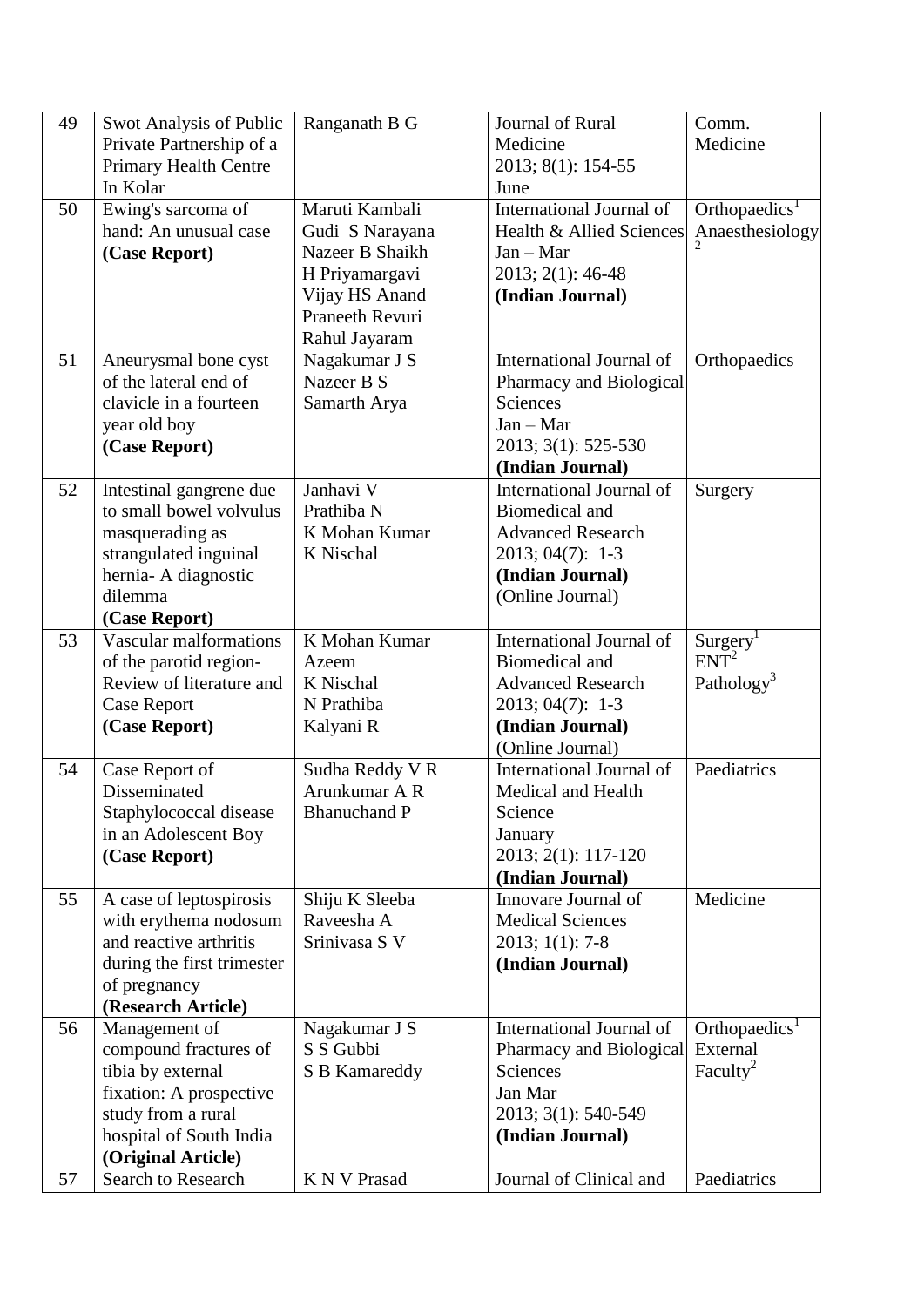|    | (Guest Editorial)            |                                                | <b>Biomedical Sciences</b>  |                               |
|----|------------------------------|------------------------------------------------|-----------------------------|-------------------------------|
|    |                              |                                                | April-June                  |                               |
|    |                              |                                                | 2013; 3(2): 53-54           |                               |
|    |                              |                                                | (Indian journal)            |                               |
| 58 | <b>Safe Transfusion</b>      | Subhashish Das                                 | Journal of Clinical and     | Pathology                     |
|    | <b>Practices: Challenges</b> |                                                | <b>Biomedical Sciences</b>  |                               |
|    | and Opportunities            |                                                | April-June                  |                               |
|    | (Review Article)             |                                                | 2013; 3(2): 55-61           |                               |
|    |                              |                                                | (Indian journal)            |                               |
| 59 | Chronic pyelonephritis       | Vidyavathi k                                   | Journal of Clinical and     | Pathology                     |
|    | with papillary renal cell    |                                                | <b>Biomedical Sciences</b>  |                               |
|    | carcinoma (RCC)              |                                                | April-June                  |                               |
|    | (Quiz)                       |                                                | 2013; 3(2): 101 & 105       |                               |
|    |                              |                                                | (Indian journal)            |                               |
| 60 | <b>Effectiveness of STM</b>  | G. Vijayalaksmi                                | <b>RGUHS</b> Journal of     | <b>SDUCON</b>                 |
|    | on Knowledge and             | K Lalitha                                      | <b>Nursing Sciences</b>     | External                      |
|    | practices of Health          | Sarala N                                       | 2013; 3(1): 18-21           | Pharmacology                  |
|    |                              |                                                |                             |                               |
|    | Workers regarding TB         |                                                | (Indian journal)            |                               |
|    | and DOTS Therapy             |                                                |                             |                               |
| 61 | (Original Article)           | Prasanna Kamath B T                            | International Journal of    | Comm.                         |
|    | Comparative study of         |                                                | <b>Current Research and</b> | Medicine <sup>1</sup>         |
|    | prevalence of ocular         | Girish M Bengalorkat<br><b>B S Guru Prasad</b> | Review                      |                               |
|    | morbidity among school       |                                                |                             | External faculty <sup>2</sup> |
|    | going children of            |                                                | 2013; 5(14): 69-76          |                               |
|    | Government and private       |                                                | (Indian journal)            | 61/2013                       |
|    | schools in rural             |                                                |                             |                               |
|    | Karnataka, South India       |                                                |                             |                               |
|    | (Original Article)           |                                                |                             |                               |
| 62 | A comparative study of       | Meenakshi Lella<br>K Indiara                   | Journal of Advanced         | Pharmacology <sup>1</sup>     |
|    | efficacy of atorvastatin     |                                                | Pharmaceutical              | External faculty <sup>2</sup> |
|    | alone and its                |                                                | Technology & Research       |                               |
|    | combination with             |                                                | $July - Sept.$              |                               |
|    | fenofibrate on lipid         |                                                | 2013; 4(3): 166-170         |                               |
|    | profile in type 2            |                                                | (Indian journal)            |                               |
|    | diabetes mellitus            |                                                |                             |                               |
|    | patients with                |                                                |                             |                               |
|    | hyperlipidemia               |                                                |                             |                               |
|    | (Original Article)           |                                                |                             |                               |
| 63 | A Case of Monozygotic        | <b>KNV Prasad</b>                              | Case Report in Pediatrics   | Paediatrics                   |
|    | Twins: The Value of          | Arvind Raja                                    | Vol -2013                   | <b>AHS</b>                    |
|    | Discordant                   | Pradeep Kumar Vegi                             | Article ID 591350,          |                               |
|    | Monozygotic Twins in         |                                                | 3 pages                     |                               |
|    | Goldenhar Syndrome -         |                                                | Hindawi Publishing          |                               |
|    | OMIM%164210                  |                                                | (International Journal)     |                               |
|    | (Case Report)                |                                                |                             |                               |
| 64 | A rare neurological          | Balamurali K                                   | Toxicology                  | Pharmacology                  |
|    | complication of acute        | Sarala N                                       | International               | Medicine                      |
|    | organophosphorous            | Prabhakar K                                    | May-Aug                     |                               |
|    | poisoning                    |                                                | 2013;20(2): 189-191         |                               |
|    | (Case Report)                |                                                | (Indian journal)            |                               |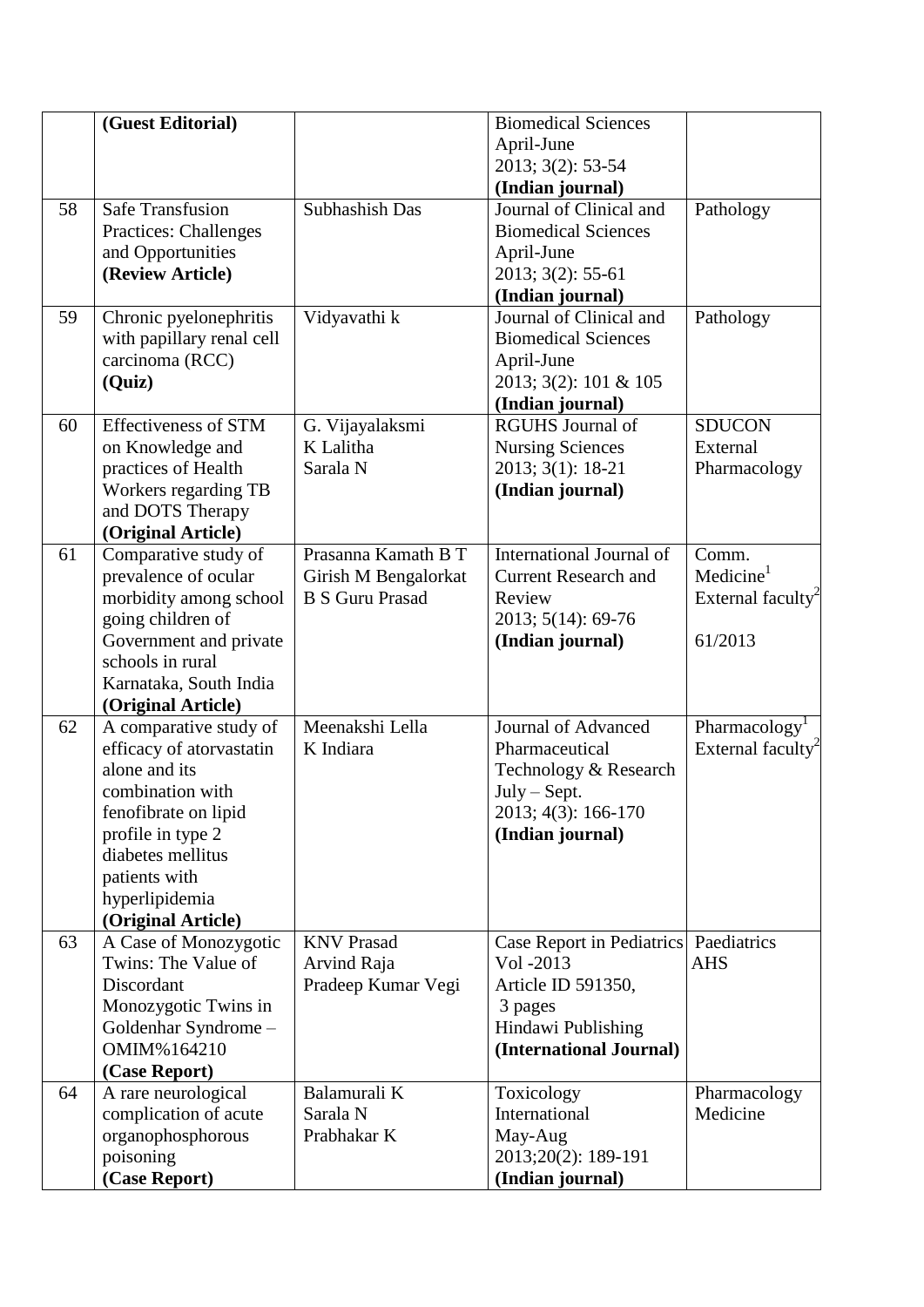| 65 | A study of some                | Raja Reddy P       | International Journal of   | Physiology                |
|----|--------------------------------|--------------------|----------------------------|---------------------------|
|    | anthropometric                 | Jayaram N          | <b>Basic and Applied</b>   | Medicine                  |
|    | variables and lipid            | Mahesh V           | <b>Medical Sciences</b>    | Comm.                     |
|    | profile in diabetic and        |                    | $May - Aug$                | Medicine                  |
|    | non-diabetics in rural         |                    | 2013; 3(2): 263-266        |                           |
|    | Kolar                          |                    | (International Journal)    |                           |
|    | (Research Article)             |                    |                            |                           |
| 66 | Criteria-based clinical        | Pushpa P Kottur    | Journal of Clinical and    | <b>OBG</b>                |
|    | audit                          |                    | <b>Biomedical Sciences</b> |                           |
|    | (Editorial)                    |                    | 2013; 3(3): 108-110        |                           |
|    |                                |                    | (Indian journal)           |                           |
| 67 | Comparison of phaco-           | Narendra P Datti   | Journal of Clinical and    | Ophthalmology             |
|    | nucleotomy techniques          | Kanthamani K       | <b>Biomedical Sciences</b> |                           |
|    | in management of               | Prashanth K        | 2013; 3(3): 117-121        |                           |
|    | pseudoexfoliation              | Tejal S J          | (Indian journal)           |                           |
|    | syndrome                       | Prarthana Karnath  |                            |                           |
|    | (Original Article)             |                    |                            |                           |
| 68 | Inducible clindamycin          | Vidhya R           | Journal of Clinical and    | Microbiology              |
|    | resistance in                  | Parimala S         | <b>Biomedical Sciences</b> |                           |
|    | staphylococcus aureus          | Beena P M          | 2013; 3(3): 125-128        |                           |
|    | isolates from a rural          |                    | (Indian journal)           |                           |
|    | tertiary care hospital,        |                    |                            |                           |
|    | Kolar                          |                    |                            |                           |
|    | (Original Article)             |                    |                            |                           |
| 69 | Comparative study of           | Vidyashree         | Journal of Clinical and    | <b>OBG</b>                |
|    | $25\mu$ g versus $50\mu$ g of  | Munikrishna M      | <b>Biomedical Sciences</b> |                           |
|    | intravaginal misoprostol       |                    | 2013; 3(3): 129-132        |                           |
|    | for induction of labor         |                    | (Indian journal)           |                           |
|    | (Original Article)             |                    |                            |                           |
| 70 | Microbial profile of           | Swetha K           | Journal of Clinical and    | Microbiology <sup>1</sup> |
|    | ventricular associated         | Beena P M          | <b>Biomedical Sciences</b> | Anaesthesiology           |
|    | pneumonia at a rural           | Gokul B N          | 2013; 3(3): 133-136        |                           |
|    | tertiary care Centre           | Dinesh K           | (Indian journal)           |                           |
|    | (Original Article)             |                    |                            |                           |
| 71 | <b>Effect of Carica Papaya</b> | Patil N J          | Journal of Clinical and    | Allied Health -           |
|    | leaf extract on febrile        | Prabhakar K        | <b>Biomedical Sciences</b> | Sciences <sup>1</sup>     |
|    | thrombocytopenia in            | Vijay K S          | 2013; 3(3): 137-139        | Medicine $2$              |
|    | patients with Dengue           | Patil D N          | (Indian journal)           | External <sup>3</sup>     |
|    | (Case Report)                  |                    |                            |                           |
| 72 | Uterus didelphys with          | Gomathy E          | Journal of Clinical and    | <b>OBG</b>                |
|    | unilateral vaginal             | Sheela S R         | <b>Biomedical Sciences</b> |                           |
|    | obstruction having             | Lakshmi G          | 2013; 3(3): 143-145        |                           |
|    | single pregnancy in her        |                    | (Indian journal)           |                           |
|    | right horn: A case report      |                    |                            |                           |
|    | (Case Report)                  |                    |                            |                           |
| 73 | <b>Study of Sentinel</b>       | Suresh T N         | Journal of Clinical and    | Pathology <sup>1</sup>    |
|    | Lymph Node in Oral             | Harendra Kumar M L | <b>Biomedical Sciences</b> | ENT <sup>2</sup>          |
|    | Squamous Cell                  | Thomas A K         | 2013; 3(3): 146-149        |                           |
|    | Carcinoma                      | Ramachandra Bhat   | (Indian journal)           |                           |
|    | (Brief                         | Azeem M            |                            |                           |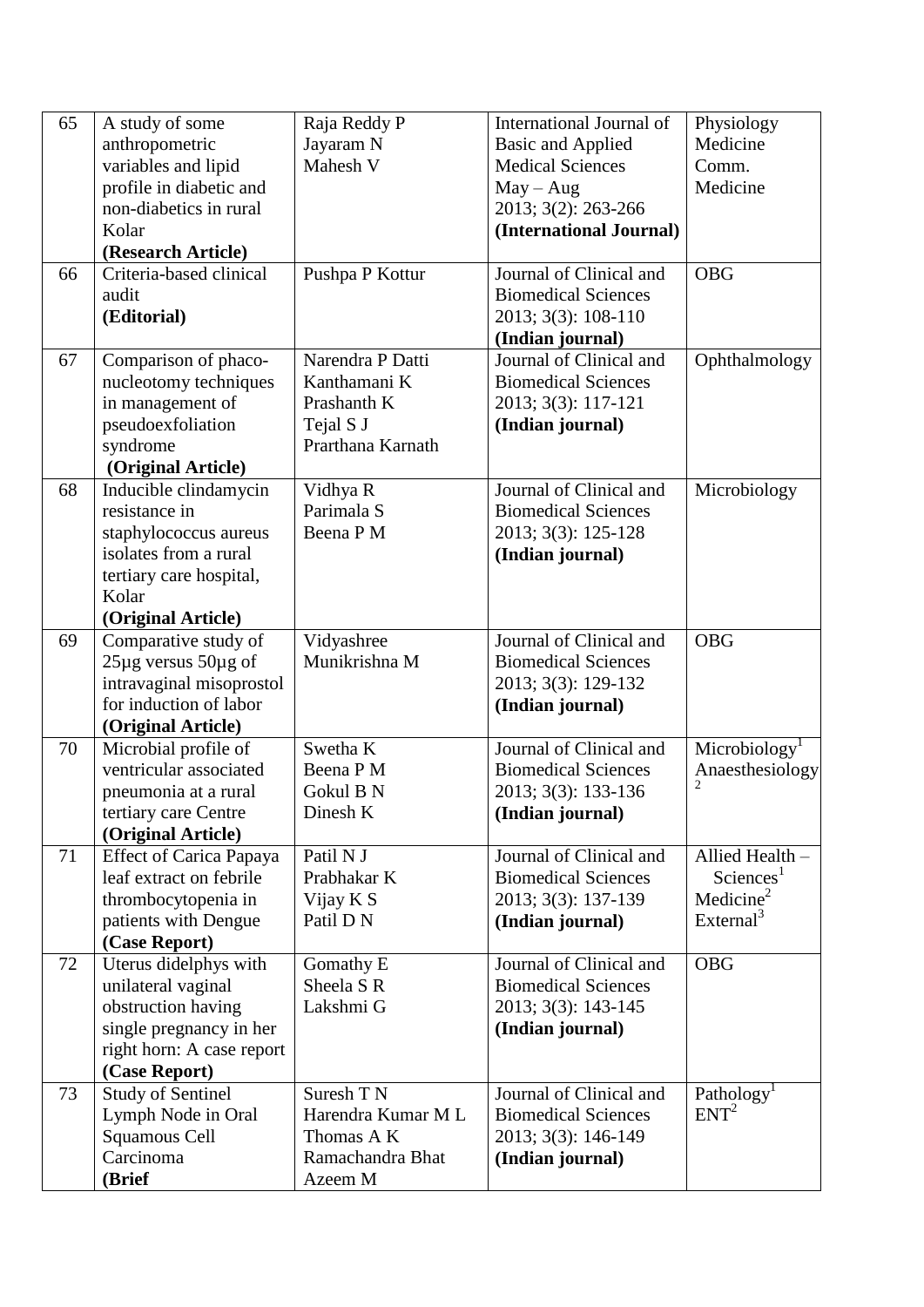|    | Communication)                                                                                                                                                                                                              | Myna                                                                                   |                                                                                                                             |                                                                               |
|----|-----------------------------------------------------------------------------------------------------------------------------------------------------------------------------------------------------------------------------|----------------------------------------------------------------------------------------|-----------------------------------------------------------------------------------------------------------------------------|-------------------------------------------------------------------------------|
| 74 | Optical coherence<br>tomography: Boon to<br>mankind<br>(Letter to the Editor)                                                                                                                                               | D Krishnamurthy                                                                        | Journal of Clinical and<br><b>Biomedical Sciences</b><br>2013; 3(3): 152-153<br>(Indian journal)                            | Ophthalmology                                                                 |
| 75 | Phenytoin Induced<br>Cerebellar Ataxia and<br>Orofacial Dyskinesia in<br>a<br><b>Case of Disseminated</b><br>Cysticercosis: A Case<br>Report<br>(Case Report)                                                               | P.N. Venkatarathnamma<br>M.N.Chandra Shekara<br>S.V.Srinivasa<br>Jagadish basavaih     | International Journal of<br>Clinical Pharmacology $\&$<br>Toxicology<br>2013; 2(7): 1-5<br>(Indian journal)                 | Medicine<br>Neurology<br>Radiology                                            |
| 76 | Clinical Efficacy of<br><b>Topical Terbinafine</b><br><b>Versus Topical</b><br>Luliconazole in<br>Treatment of Tinea<br>Corporis/Tinea Cruris<br>Patients<br>(Research Article)                                             | C P Vidya Lakshmi<br>Girish M Bengalorkar<br>V Shiva Kumar                             | British Journal of<br><b>Pharmaceutical Research</b><br>2013; 3(4): 1001-1004<br>(Indian journal)                           | Pharmacology<br><b>External faculty</b><br>Dermatology                        |
| 77 | A study of Attempted<br>Suicides in Kolar,<br>Karnataka<br>(Original Research<br>Article)                                                                                                                                   | Muninarayana C,<br>Anil N S,<br>Prasanna Kamath<br>Mohan Reddy'<br>Ravi Shankar S.     | International Journal of<br><b>Health Sciences and</b><br>Research<br>September<br>2013;3(9): 35-39<br>(Indian journal)     | Comm.<br>Medicine <sup>1</sup><br>Psychiatry <sup>2</sup><br>31-10-2013<br><> |
| 78 | Cartilaginous<br>choristoma of tonsil: A<br>hidden clinical entity<br>(Case Report)                                                                                                                                         | Vidyavathi Kannar<br>Kalyani Prabhakar<br>S S Shalini                                  | Journal of Oral and<br><b>Maxillofacial Pathology</b><br>May-Aug<br>2013; 17(2): 292-293<br>(Indian fJournal)               | Pathology<br>External faculty <sup>2</sup>                                    |
| 79 | Comparison of injection<br>lignocaine (preservative<br>free) $1.5mg/kg$ IV with<br>oral pregabalin 150mg<br>for attenuation of<br>haemodynamic response<br>to laryngoscopy and<br>tracheal intubation<br>(Original Article) | Anand T Talikoti<br>Dinesh K<br>Deepak V D<br>Ananya Nanda<br>Somasekharam P           | <b>JIMA</b><br>Journal of the Indian<br><b>Medical Association</b><br>October<br>2013; 111(10): 692-696<br>(Indian Journal) | Anaesthesiology                                                               |
| 80 | Study on awareness of<br>immunization among<br>the mothers in the rural<br>field practice area of<br>KIMS, Hubli<br>(Original Article)                                                                                      | <b>Bharatesh Devendra</b><br>Basti<br>Mahesh V<br>Dattatreya D Bant<br>Geeta V Bathija | <b>Rural Medicine</b><br>2013; 1(4): 288-290                                                                                | External faculty <sup>1</sup><br>Comm.<br>Medicine <sup>2</sup>               |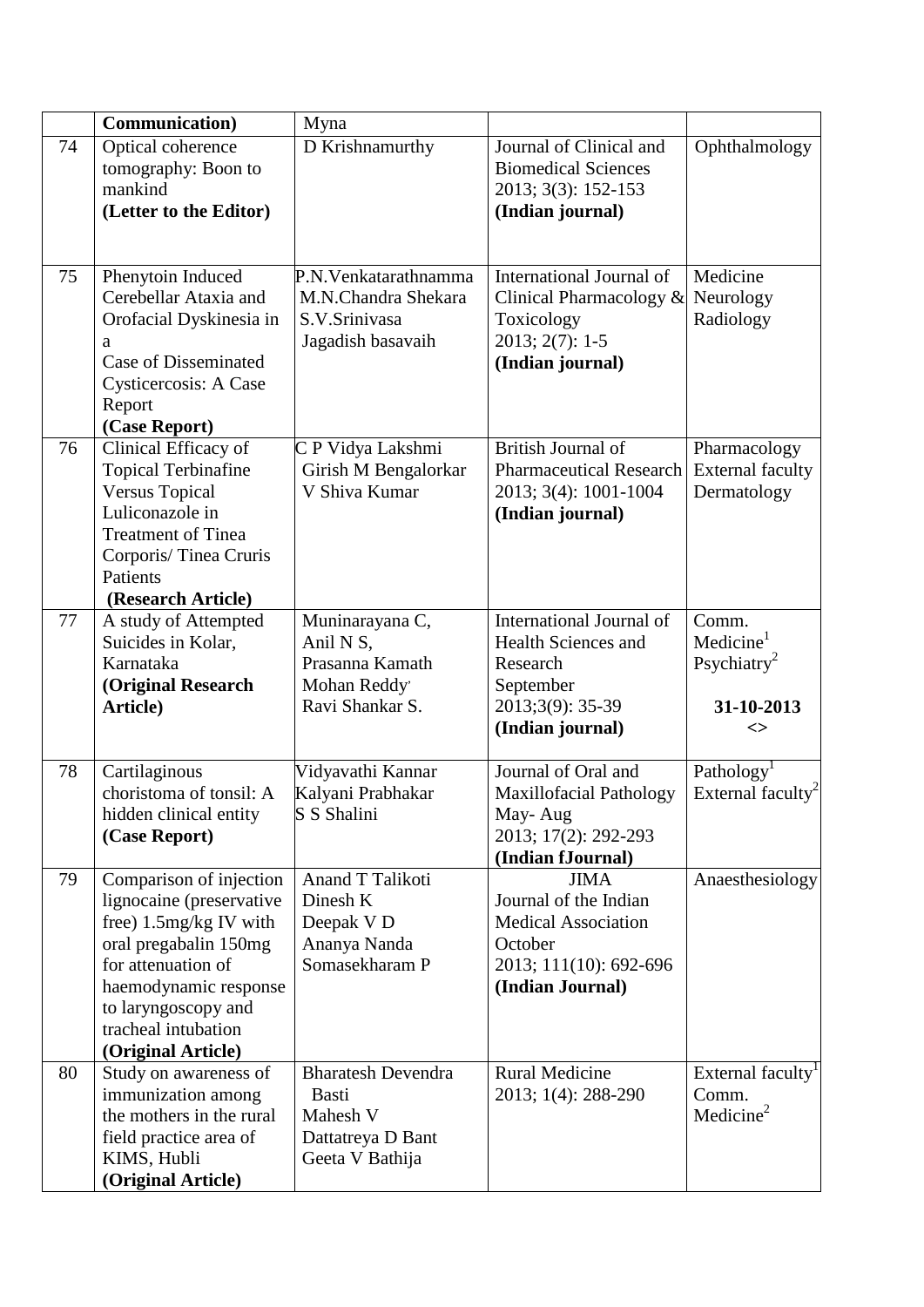| 81                  | Reconstruction of femur<br>length from its<br>fragments<br>(Original Article)                                                                                                                                                | Umesh Babu R<br>Roshni Sadashiv<br>Kiran $J^1$                                               | Indian Journal of<br>Forensic medicine &<br>Toxicology<br>2013; 7(2): 168-171                                                  | Forensic<br>Medicine <sup>1</sup><br>Anatomy <sup>2</sup>                  |
|---------------------|------------------------------------------------------------------------------------------------------------------------------------------------------------------------------------------------------------------------------|----------------------------------------------------------------------------------------------|--------------------------------------------------------------------------------------------------------------------------------|----------------------------------------------------------------------------|
|                     |                                                                                                                                                                                                                              |                                                                                              |                                                                                                                                |                                                                            |
| 82                  | Sputum conversion rate,<br>cure rate and<br>compliance among<br>patients with newly<br>diagnosed sputum<br>positive pulmonary<br>tuberculosis on DOTS<br>therapy: A prospective<br>study<br>(Original Article)               | S Harish Kumar<br>S Chandrakala<br>V Mahesh                                                  | International Journal of<br>Biological & Medical<br>Research<br>2013; 4(4): 3597-3599<br>(International Journal)               | Surgery <sup>1</sup><br>ENT <sup>2</sup><br>Comm.<br>Medicine <sup>3</sup> |
| 83                  | <b>Evaluation</b> of<br>Antibacterial Activity of<br>pongamia pinnate linn<br>on Pathogens of Clinical<br>Isolates<br>(Original Article)                                                                                     | Mary Shobha Rani<br>C D Dayanand<br>Jeevan Shetty<br>Pradeep Kumar Vegi<br>A V Moideen Kutty | American Journal of<br>Phytomedicine and<br><b>Clinical Therapeutics</b><br>2013; 1(8): 645-651<br>(International Journal)     | <b>Allied Health</b><br>Sciences<br>Biochemistry<br>Microbiology           |
| 8<br>$\overline{4}$ | Association among<br>$HbA1C$ and lipid profile in<br>Kolar type 2 Diabetic<br>Population<br>(Research Article)                                                                                                               | Raja Reddy $\overline{P}^1$<br>Jayarama N<br>Shashidhar K N                                  | Journal of<br>Pharmaceutical and<br>Scientific Innovation<br>Nov Dec<br>2013; 2(6): 10-12<br>(Indian Journal)<br>(Open Access) | Physiology<br>Medicine<br>Biochemistry                                     |
| 8<br>5              | An Evaluation of<br><b>Universal Sample</b><br>Processing method under<br><b>Revised National</b><br><b>Tuberculosis Control</b><br>Programme set up for the<br>diagnosis of pulmonary<br>tuberculosis<br>(Original Article) | Savith Parashuram<br><b>S</b> R Prasad                                                       | International Journal of<br>Medicine and Public<br>Health<br>Oct-Dec<br>2013;3(4): 250-253<br>(Indian Journal)                 | Microbiology                                                               |
| 8<br>6              | Prevalence of dental<br>fluorosis in school<br>children of Bangarpet<br>taluk, Kolar district<br>(Original Article)                                                                                                          | Shruthi N<br>Anil N <sub>S</sub>                                                             | Journal of Orofacial<br>Sciences<br>July-Dec<br>2013;5(2):105-108<br>(Indian Journal)                                          | Comm.<br>Medicine                                                          |
| 8<br>7              | Antimicrobial stewardship<br>to optimize antimicrobial<br>use<br>(Editorial)                                                                                                                                                 | Beena P M                                                                                    | Journal of Clinical and<br><b>Biomedical Sciences</b><br>2013; 3(4): 157-158<br>(Indian Journal)                               | Microbiology                                                               |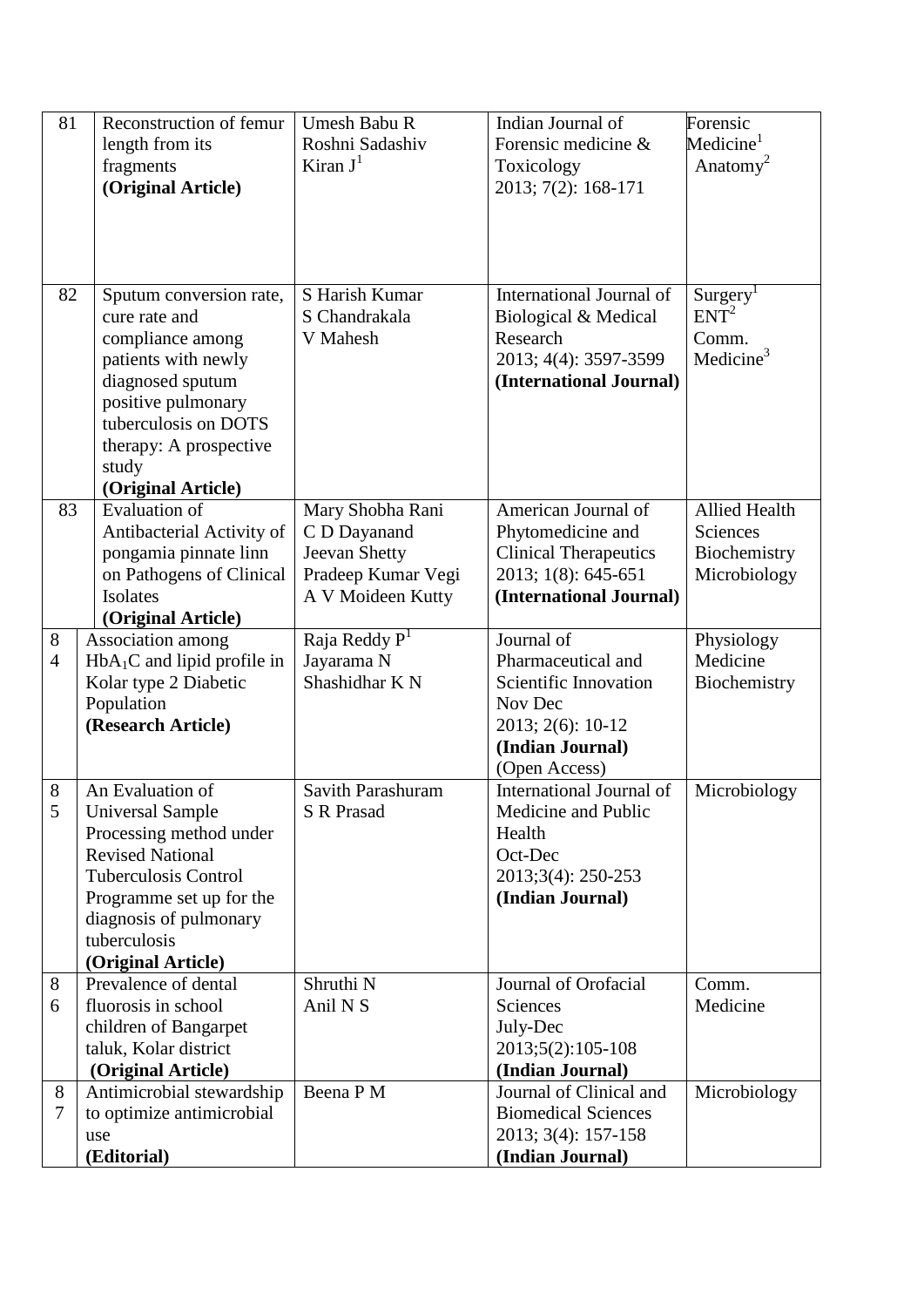| 8<br>8         | <b>Evaluation of central</b><br>compartment lymph nodes     | Kouser Mohammadi<br>Azeem Mohiyuddin | Journal of Clinical and<br><b>Biomedical Sciences</b> | ENT <sup>T</sup><br>Pathology <sup>2</sup>                |
|----------------|-------------------------------------------------------------|--------------------------------------|-------------------------------------------------------|-----------------------------------------------------------|
|                | in well differentiated                                      | <b>SM</b>                            | 2013; 3(4): 182-187                                   |                                                           |
|                | thyroid malignancies for                                    | <b>CSBR</b> Prasad                   | (Indian Journal)                                      |                                                           |
|                | metastasis                                                  |                                      |                                                       |                                                           |
|                | (Original Article)                                          |                                      |                                                       |                                                           |
| 8              | Correlative study of serum                                  | Madhav Danthala                      | Journal of Clinical and                               | Medicine                                                  |
| 9              | cystatin C levels with                                      | Lakshmaiah V                         | <b>Biomedical Sciences</b>                            |                                                           |
|                | severity of acute ischemic                                  |                                      | 2013; 3(4): 188-192                                   |                                                           |
|                | stroke                                                      |                                      | (Indian Journal)                                      |                                                           |
| 9              | Body Donation - Need of                                     | C Krishna Veni                       | Journal of Clinical and                               | Anatomy                                                   |
| $\overline{0}$ | the Hour                                                    | Sangeeta M                           | <b>Biomedical Sciences</b>                            |                                                           |
|                | (Letter to the Editor)                                      | Shiny Vinila B H<br>Sanikop M B      | 2013; 3(4): 206-207<br>(Indian Journal)               | 31-12-2013                                                |
| 9              | Foreign Body Aspiration -                                   | Azeem Mohiyuddin                     | International Journal of                              | <><br>ENT <sup>1</sup>                                    |
| $\mathbf{1}$   | How Safe are Whistles in                                    | K N Venkateshwara                    | <b>Biomedical and</b>                                 | Paediatrics <sup>2</sup>                                  |
|                | Toys?                                                       | Prasad <sup>2</sup>                  | <b>Healthcare Sciences</b>                            |                                                           |
|                | (Case Series Report)                                        | K V Shivaprakash <sup>1</sup>        | 2013;3(2): 113-118                                    |                                                           |
|                |                                                             | Vinay Babu S                         |                                                       |                                                           |
|                |                                                             | Sheetal K                            |                                                       |                                                           |
|                |                                                             | Chandrakala S                        |                                                       |                                                           |
| 9              | Diphtheria Resurgence:                                      | Chandrakala S                        | International Journal of                              | <b>ENT</b>                                                |
| $\overline{2}$ | Where did We fail?                                          | Vinay Babu                           | <b>Head and Neck Surgery</b>                          |                                                           |
|                | (Case Report)                                               | Philip John Kottaram                 | Sept. -Dec                                            |                                                           |
|                |                                                             | Khaji Mohammed                       | 2013; 4(30): 137-139                                  |                                                           |
|                |                                                             | Tanveer                              | (Indian Journal)                                      |                                                           |
|                |                                                             |                                      |                                                       |                                                           |
|                |                                                             |                                      |                                                       |                                                           |
| 9              | A clinico $-$                                               | Pagadapally Girish                   | International Journal of                              | Orthopaedics <sup>1</sup>                                 |
| 3              | epidemiological study of                                    | Paparaja Murthy<br>Janhavi V         | <b>Biomedical and</b><br><b>Advanced Research</b>     | Surgery <sup>2</sup>                                      |
|                | traumatic spine injuries in<br>a rural tertiary care centre |                                      |                                                       |                                                           |
|                | in India: Our experience                                    |                                      | $2013; 4(8): 1-9$<br>(Indian Journal)                 |                                                           |
|                | (Research Article)                                          |                                      | (Online Journal)                                      |                                                           |
| 9              | Management of a                                             | Nagakumar J S                        | International Journal of                              | Orthopaedics                                              |
| $\overline{4}$ | neglected femoral neck                                      | Pagadapally Girish                   | <b>Biomedical and</b>                                 |                                                           |
|                | $fracture - A case report$                                  | <b>B S Nazeer</b>                    | <b>Advanced Research</b>                              |                                                           |
|                | and review of literature                                    |                                      | 2013; 04(8): 555-560                                  |                                                           |
|                | (Case Report)                                               |                                      | (Indian Journal)                                      |                                                           |
|                |                                                             |                                      | (Online Journal)                                      |                                                           |
| 9              | Traumatic posterior                                         | Maruti Kambali                       | Indian Journal of                                     | Orthopaedics <sup>1</sup>                                 |
| 5              | atlantoaxial dislocation                                    | HS Vijaya Anand                      | Orthopaedics                                          | Anaesthesiology                                           |
|                | without related fractures of                                | H Priyamargavi                       | November                                              |                                                           |
|                | C1-C2 (Case Report)                                         | Rama Bhupal Varma                    | 2013; 47(6): 624-629                                  |                                                           |
| 9              | <b>Study of Perinatal</b>                                   | Chirag D Shah                        | Journal of Neonatology                                | Paediatrics <sup>1</sup>                                  |
| 6              | Outcome of a Tertiary                                       | Swati Upadhyay                       | March                                                 | External faculty <sup>2</sup>                             |
|                | Care Hospital                                               | Narendra N S                         | 2013; 27(1): 14-19                                    |                                                           |
| 9              | (Original Article)                                          | K M Mehariya                         |                                                       |                                                           |
| 7              | Prognostic role of oral<br>atropine in the subacute         | Sanjay Sharma<br>Rahul Chouhan       | Nigerian Journal of<br>Experimental and               | External faculty <sup>1</sup><br>Paediatrics <sup>2</sup> |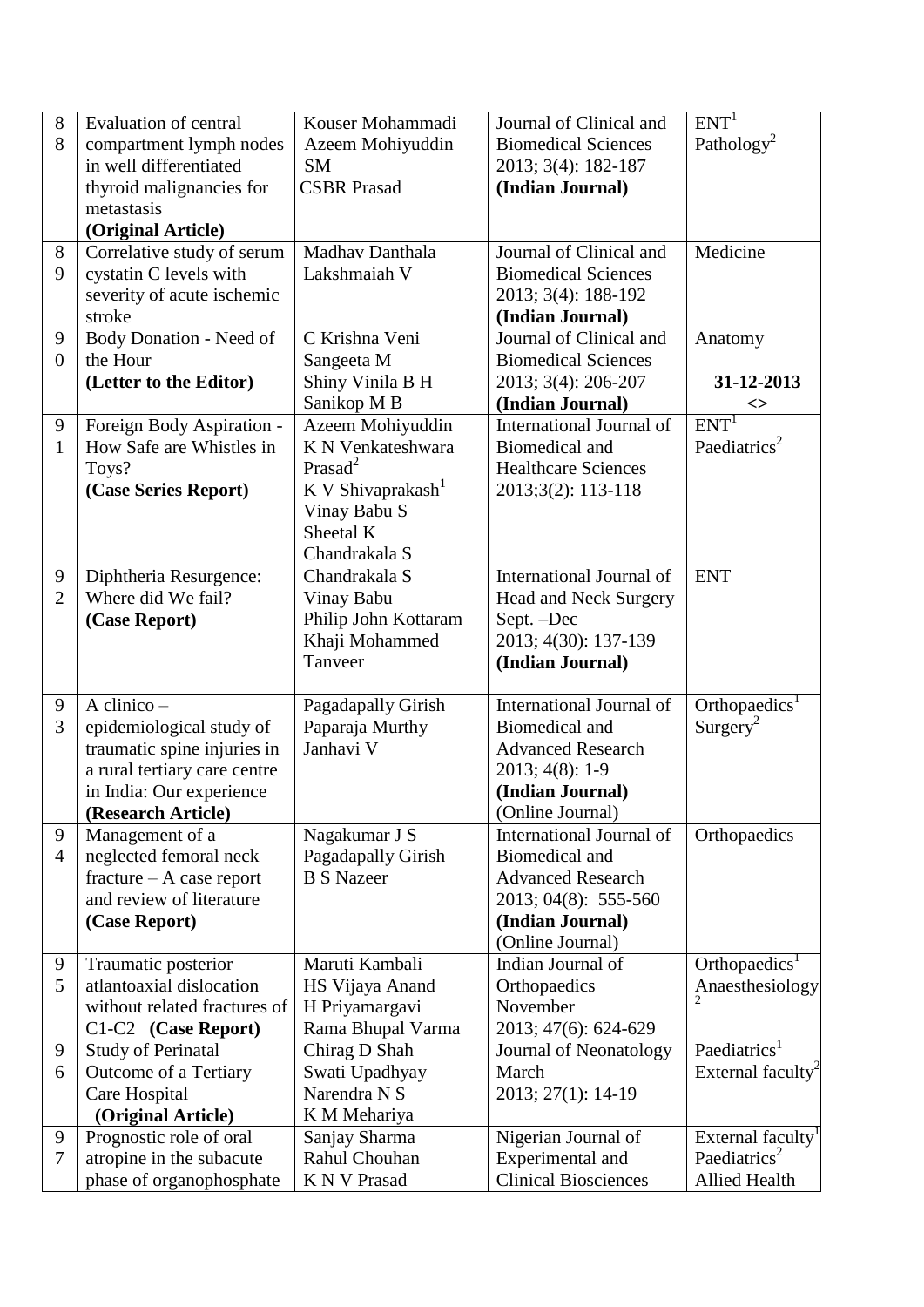|     | poisoning                   | C D Dayanad                 | Jan-Dec                       | Science <sup>3</sup>      |
|-----|-----------------------------|-----------------------------|-------------------------------|---------------------------|
|     | (Case Report)               | Pradeep Kumar Vegi          | 2013; 1(2): 53-54             |                           |
|     |                             |                             | (Indian Journal)              |                           |
| 9   | Biochemical                 | Arunkumar A R               | National Journal of           | Paediatrics <sup>1</sup>  |
| 8   | Abnormalities in Neonatal   | Sudha Reddy V R             | <b>Basic Medical Sciences</b> | Biochemistry <sup>2</sup> |
|     | Seizures in Tertiary care   | Sumathi ME                  | 2013; 4(1): 47-50             |                           |
|     | teaching hospital of South  | Pushpalath K                | (Indian journal)              |                           |
|     | India                       |                             |                               |                           |
|     | (Original Article)          |                             |                               |                           |
| 9   | Bickerstaff brainstem       | <b>K N V Prasad</b>         | Journal of Pediatric          | Paediatrics               |
| 9   | encephalitis in pediatrics- | K s Venkatesh               | Neurosciences                 |                           |
|     | A Case report               | N Gayatri Devi              | Sept-Dec                      |                           |
|     | (Letter to the Editor)      |                             | 2013; 8; 263-264              |                           |
| 100 | Double External Jugular     | Sangeeta M                  | National Journal of           | Anatomy                   |
|     | Vein-A case report          | Sridevi N S                 | <b>Basic Medical Sciences</b> | <b>External faculty</b>   |
|     | (Case Report)               | Raja parthiban              | 2013; 4(3): Page:237-         |                           |
|     |                             | Nandish                     | 239                           |                           |
|     |                             | Sanikop M B                 | (Indian journal)              |                           |
| 101 | A Right Ectopic Kidney      | C Krishnaveni               | Journal of Clinical and       | Anatomy                   |
|     | with Bilateral Multiple     | Roopa Kulkarni              | Diagnostic Research           | <b>External faculty</b>   |
|     | Anomalies of the Renal      |                             | January                       |                           |
|     | Vasculature - A case        |                             | 2013; 7(1): 150-153           |                           |
|     | report                      |                             | (Indian Journal)              |                           |
|     | (Case Report)               |                             |                               |                           |
| 102 | One-Minute Paper: A         | Ashakiran S                 | Internet Journal of           | Biochemistry              |
|     | thinking centered           | Deepthi R                   | <b>Medical Update</b>         | Comm.                     |
|     | assessment tool             |                             | July                          | Medicine                  |
|     | (Original Work)             |                             | 2013; 8(2): 3-9               |                           |
| 103 | Screening for Diabetes and  | Deepthi R                   | International Journal of      | External faculty          |
|     | their risk factors among    | Chandini C                  | Research and                  | UG students $2$           |
|     | adults in Rural Kolar - A   | Pratyusha K                 | Development of Health         |                           |
|     | community based study       | Kusuma N                    | 2013;1(4): 152-159            |                           |
|     | (Original Article)          | Raajitha B                  |                               |                           |
|     |                             | <b>Guruvarun Shetty</b>     |                               |                           |
|     | 104 A trend on gender       | Pradeep Kumar Vegi          | Asian Academic                | Biochemistry &            |
|     | inequality and age          | C D Dayanand                | Research Journal of           | <b>AHS</b>                |
|     | discrepancy in pulmonary    | Shashidhar k n              | Multidisciplinary             |                           |
|     | tuberculosis at Kolar       |                             | August                        |                           |
|     | District – India            |                             | 2013; 1(12): 45-51            |                           |
|     | (ResearchArticle)           |                             |                               |                           |
| 105 | Association of Ischemia     | $C$ D Dayanand <sup>1</sup> | International Journal of      | Biochemistry              |
|     | Modified Albumin in         | Pradeep Kumar Vegi          | Biotechnology and             | <b>AHS</b>                |
|     | Terms of Hypoxic Risk       | V Lakshmaiah                | Biochemistry                  | Medicine                  |
|     | with carbonylated Protein,  | <b>AVM Kutty</b>            | 2013; 9(3): 275-284           |                           |
|     | Glycosylated                |                             | (International Journal)       |                           |
|     | Hemonglobin and Plasma      |                             |                               |                           |
|     | Insulin in Type 2 Diabetes  |                             |                               |                           |
|     | Mellitus                    |                             |                               |                           |
|     | (ResearchArticle)           |                             |                               |                           |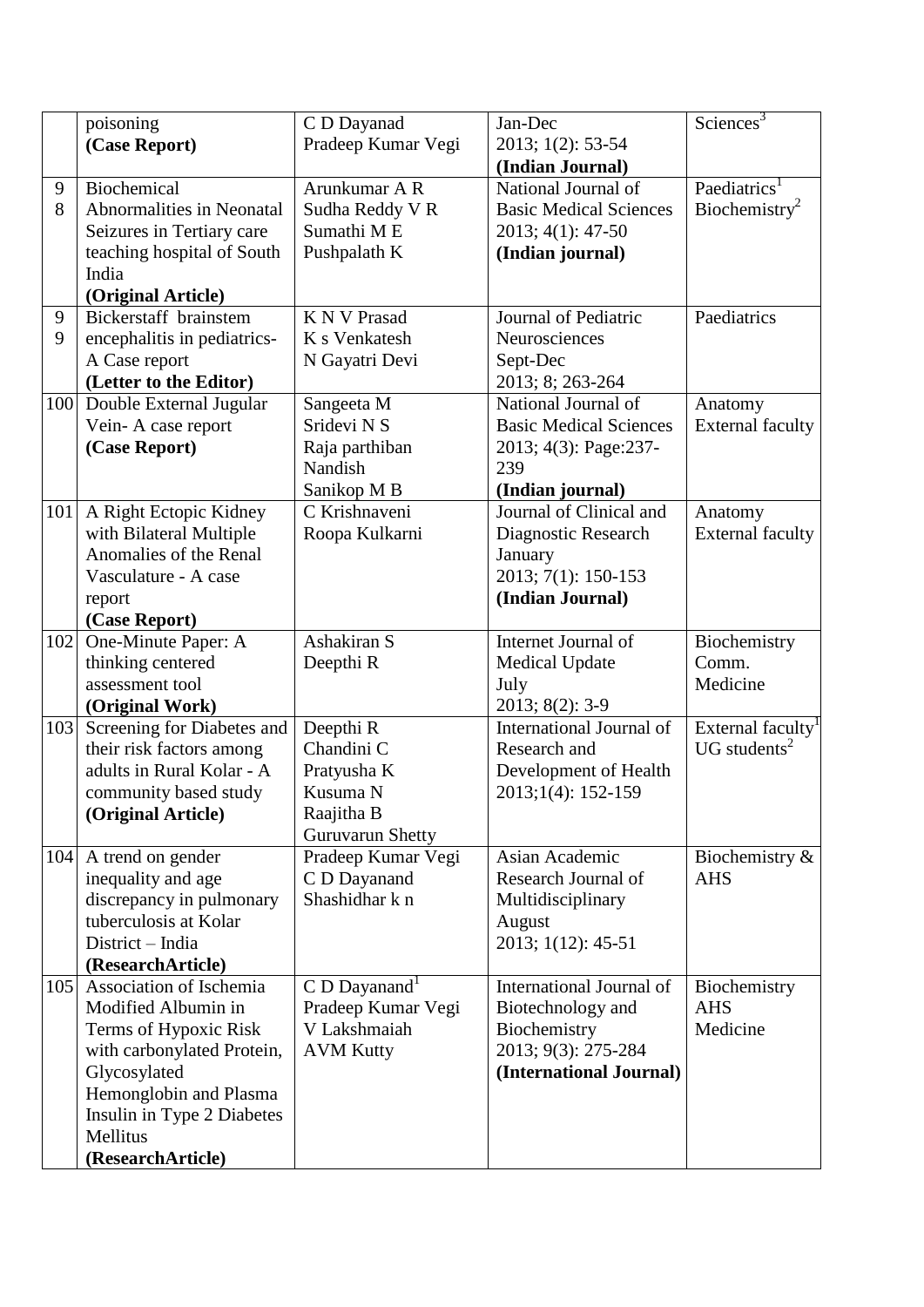| 106 | SAMANVAYA:Conferen                                    | Patil N J                                               | Journal of Ayurveda &                       | <b>Allied Health</b>                                  |
|-----|-------------------------------------------------------|---------------------------------------------------------|---------------------------------------------|-------------------------------------------------------|
|     | ce on Alternative                                     |                                                         | <b>Integrative Medicine</b>                 | Sciences                                              |
|     | Medicine                                              |                                                         | $Oct - Dec$                                 |                                                       |
|     | (Letter to Editor)                                    |                                                         | 2013: 4(4): 252-253                         |                                                       |
| 107 | Successful obstetric                                  | P Bhat                                                  | International Journal of                    | O <sub>BG</sub>                                       |
|     | outcome in a                                          | M Narayana Swamy                                        | Pharmaceutical and                          | Psychiatry <sup>2</sup>                               |
|     | $schizophrenic - A case$                              | M M Reddy                                               | <b>Biomedical Research</b>                  |                                                       |
|     | report                                                |                                                         | 2013; 4(2): 77-78                           |                                                       |
|     | (Case Report)                                         |                                                         | (International Journal)                     |                                                       |
| 108 | An Electrochemical sensor                             | Kasetty Reddaiah <sup>1</sup>                           | Colloids and                                | External faculty <sup><math>\overline{I}</math></sup> |
|     | based on poly (solochrome                             | Matti Mohan Reddy <sup>2</sup>                          | Surfaces B:                                 | Psychiatry <sup>2</sup>                               |
|     | dark blue) film coated                                | Pamula Raghu <sup>1</sup>                               | <b>Biointerfaces</b>                        |                                                       |
|     | electrode for the                                     | Tukiakula -                                             | June                                        |                                                       |
|     | determination of dopamine                             | Madhusudhana Reddy                                      | 2013; 106(1): 145-150                       |                                                       |
|     | and simultaneous                                      |                                                         |                                             |                                                       |
|     | separation in the presence                            |                                                         |                                             |                                                       |
|     | of uric acid and ascorbic                             |                                                         |                                             |                                                       |
|     | acid: A voltammetric                                  |                                                         |                                             |                                                       |
|     | method                                                |                                                         |                                             |                                                       |
|     | (ResearchArticle)                                     |                                                         |                                             |                                                       |
| 109 | Clivus Metastasis                                     | M N Chandrashekar <sup>1</sup>                          | Journal of Evolution of                     | Neurology <sup>1</sup>                                |
|     | Presenting as Isolated                                | Kunal Kishore <sup>2</sup>                              | Medical and Dental                          | Ophthalmology <sup>2</sup>                            |
|     | <b>Abducens Nerve Palsy-</b>                          | V Lakshmaiah <sup>3</sup>                               | Sciences                                    | Medicine <sup>3</sup>                                 |
|     | Case report                                           | Nagesha C $K^2$                                         | October                                     | Radiology <sup>4</sup>                                |
|     | (Case Report)                                         | B N Kishore Kumar <sup>4</sup>                          | 2013; 2(43): 8383-85                        |                                                       |
| 110 | Study of efficiency of                                | Ashwini K Shetty <sup>1</sup>                           | International Journal of                    | External faculty <sup>1</sup>                         |
|     | bimanual coordination                                 | Vinutha Shankar <sup>2</sup>                            | <b>Biomedical Research</b>                  | Physiology <sup>2</sup>                               |
|     | among drivers                                         | Nachal Annamalai <sup>2</sup>                           | 2013; 4(12): 691-694                        |                                                       |
|     | (Research Article)                                    |                                                         | <b>Indian Journal)</b>                      |                                                       |
|     |                                                       |                                                         | (Online Journal)                            |                                                       |
| 111 | Can Anxiety among                                     | Padmini $T1$                                            | International Journal of                    | External faculty <sup>1</sup>                         |
|     | Traffic Policemen affect                              | Vinutha Shankar M $S2$                                  | <b>Current Research</b>                     | Physiology <sup>2</sup>                               |
|     | their heart rate variability?                         | Nachal Annamalai <sup>1</sup>                           | December                                    |                                                       |
|     | (Research Article)                                    | Aswini Dutt <sup>1</sup>                                | 2013; 5(12): 4275-78                        |                                                       |
|     |                                                       | Harish Karanth <sup>1</sup>                             |                                             |                                                       |
| 112 | Median nerve                                          | S Poornima                                              | <b>Advanced Biomedical</b>                  | External faculty <sup>1</sup>                         |
|     | somatosensory evoked                                  | Syed Sadat Ali <sup>1</sup>                             | Research                                    | Physiology <sup>2</sup>                               |
|     | potentials in medical<br>students: Normative data     | P A Balaji <sup>1</sup><br>Vinutha Shankar <sup>2</sup> | July - Sept                                 |                                                       |
|     |                                                       |                                                         | $2013; 2(3): 1-6$                           |                                                       |
|     | (Original Article)<br>Trends in Use of Hair           | Karthiyanee kutty <sup>2</sup><br>Dharmistha Patel      |                                             |                                                       |
| 113 | Dye: A Cross- Sectional                               | Sarala N                                                | International Journal of                    | Pharmacology<br>113/2013                              |
|     |                                                       |                                                         | Trichology                                  |                                                       |
|     | Study<br>(Original Article)                           | Bhuvana K                                               | July-Sept.                                  |                                                       |
|     |                                                       |                                                         | 2013: 5(3):140-143                          |                                                       |
|     | 114 Pleomorphic liposarcoma                           | M Madan                                                 | (Indian journal)<br>Journal of Evolution of |                                                       |
|     |                                                       | K Nischal                                               | <b>Medical and Dental</b>                   | Surgery                                               |
|     | of pectoralis major muscle<br>in an elderly mal- Case | Sharan Basavaraj C J                                    | Sciences                                    |                                                       |
|     |                                                       |                                                         |                                             |                                                       |
|     | report & review of<br>literature                      |                                                         | July<br>2013; 2(27); 4922-27                |                                                       |
|     |                                                       |                                                         |                                             |                                                       |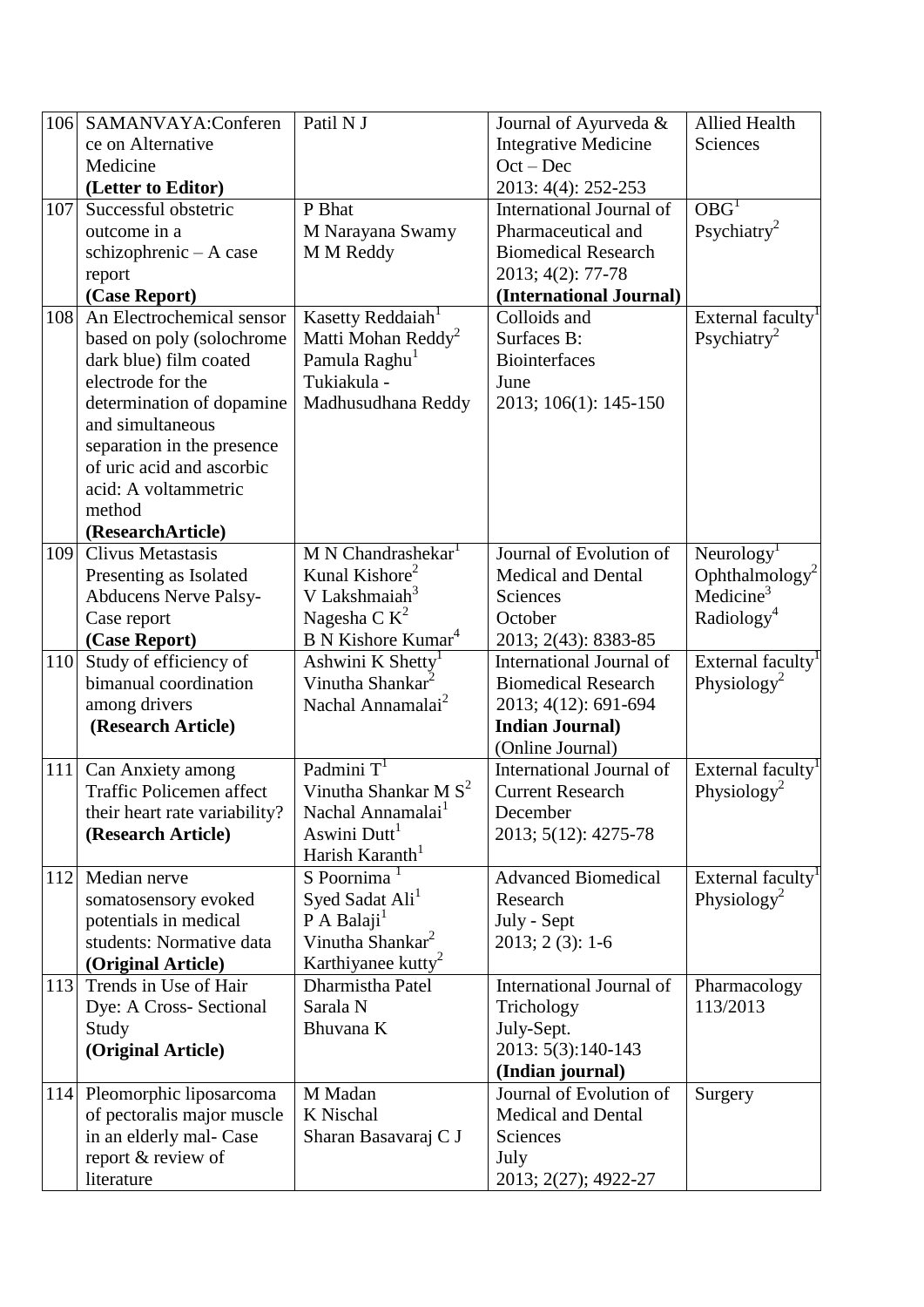|     | (Case report)                                    |                                                     |                                                  |           |
|-----|--------------------------------------------------|-----------------------------------------------------|--------------------------------------------------|-----------|
|     |                                                  |                                                     |                                                  |           |
| 115 | Multiple malignancies in                         | M Madan                                             | Journal of Evolution of                          | Surgery   |
|     | same patient                                     | K Nischal                                           | <b>Medical and Dental</b>                        |           |
|     | (Original Article)                               | <b>Avinashy P</b>                                   | Sciences<br>July                                 |           |
|     |                                                  |                                                     | 2013; 2(27); 4946-49                             |           |
|     |                                                  |                                                     |                                                  |           |
|     |                                                  |                                                     |                                                  |           |
|     | 116 Double different                             | M Madan,                                            | Journal of Evolution of                          | Surgery   |
|     | pathology at same site -                         | Nischal K                                           | <b>Medical and Dental</b>                        |           |
|     | Carcinoma scrotum and                            | Mahesh M S                                          | Sciences                                         |           |
|     | atypical mycobacteria in                         | Srikanth T                                          | July                                             |           |
|     | scrotum                                          |                                                     | 2013; 2(27); 4983-87                             |           |
| 117 | (Case report)<br>Enterocutaneous fistula -       | M Madan                                             | Journal of Evolution of                          | Surgery   |
|     | A case report                                    | Nischal K                                           | <b>Medical and Dental</b>                        |           |
|     | (Case report)                                    | Mahesh M S                                          | Sciences                                         |           |
|     |                                                  | Avinash P                                           | July                                             |           |
|     |                                                  |                                                     | 2013; 2(27); 5030-34                             |           |
| 118 | A case report of                                 | M Madan                                             | Journal of Evolution of                          | Surgery   |
|     | cloacogenic carcinoma of                         | Nischal K                                           | <b>Medical and Dental</b>                        |           |
|     | ano-rectum                                       | Sharan Basavaraj CJ                                 | Sciences                                         |           |
|     | (Case report)                                    |                                                     | July<br>2013; 2(28); 5206-08                     |           |
| 119 | Case report of neglected                         | M Madan                                             | Journal of Evolution of                          | Surgery   |
|     | corn of foot for twenty                          | Nischal K                                           | <b>Medical and Dental</b>                        |           |
|     | years leading to Squamous                        | Srikanth T                                          | Sciences                                         |           |
|     | cell carcinoma foot                              |                                                     | July                                             |           |
|     | (Case report)                                    |                                                     | 2013; 2(28); 5277-79                             |           |
| 120 | Malignant fibrous                                | M Madan                                             | Journal of Evolution of                          | Surgery   |
|     | histiocytoma of the                              | Nischal K                                           | <b>Medical and Dental</b>                        |           |
|     | extremity: Review of<br>literature & case report | Sharan Basavaraj                                    | Sciences<br>July                                 |           |
|     | (Case report)                                    |                                                     | 2013; 2(30); 5517-20                             |           |
| 121 | Primary actinomycosis of                         | M Madan                                             | Journal of Evolution of                          | Surgery   |
|     | $break - A$ rare disease                         | K Nischal                                           | <b>Medical and Dental</b>                        |           |
|     | (Case report)                                    | <b>Avinashy P</b>                                   | Sciences<br>July                                 |           |
|     |                                                  |                                                     | 2013; 2(29); 5495-98                             |           |
| 122 | An Interesting Case Of                           | Sindhoori K                                         | International Journal of                         | Radiology |
|     | <b>Proliferating Trichilemmal</b>                | Kishore Kumar B N                                   | Biological & Medical                             | Surgery   |
|     | Cysts And Lipoma Of The                          | Prem Sai Reddy B <sup>1</sup><br>Sreeramulu P $N^2$ | Research                                         | Pathology |
|     | Scalp<br>(Case report)                           | Udaya Kumar M <sup>3</sup>                          | 2013; 4(4): 3707-3709<br>(International Journal) |           |
| 123 | A Rare Presentation of                           | Jayadeva P                                          | International Journal of                         | Radiology |
|     | Post Caesarean                                   | Rangaprasad Meda                                    | Biological & Medical                             |           |
|     | Vesicouterine Fistula                            | <b>B N Kishore Kumar</b>                            | Research                                         |           |
|     | (Original Article)                               | Anil Kumar S                                        | 2013; 4(4): 3704-3706                            |           |
|     |                                                  | Naveen G Naik                                       | (International Journal)                          |           |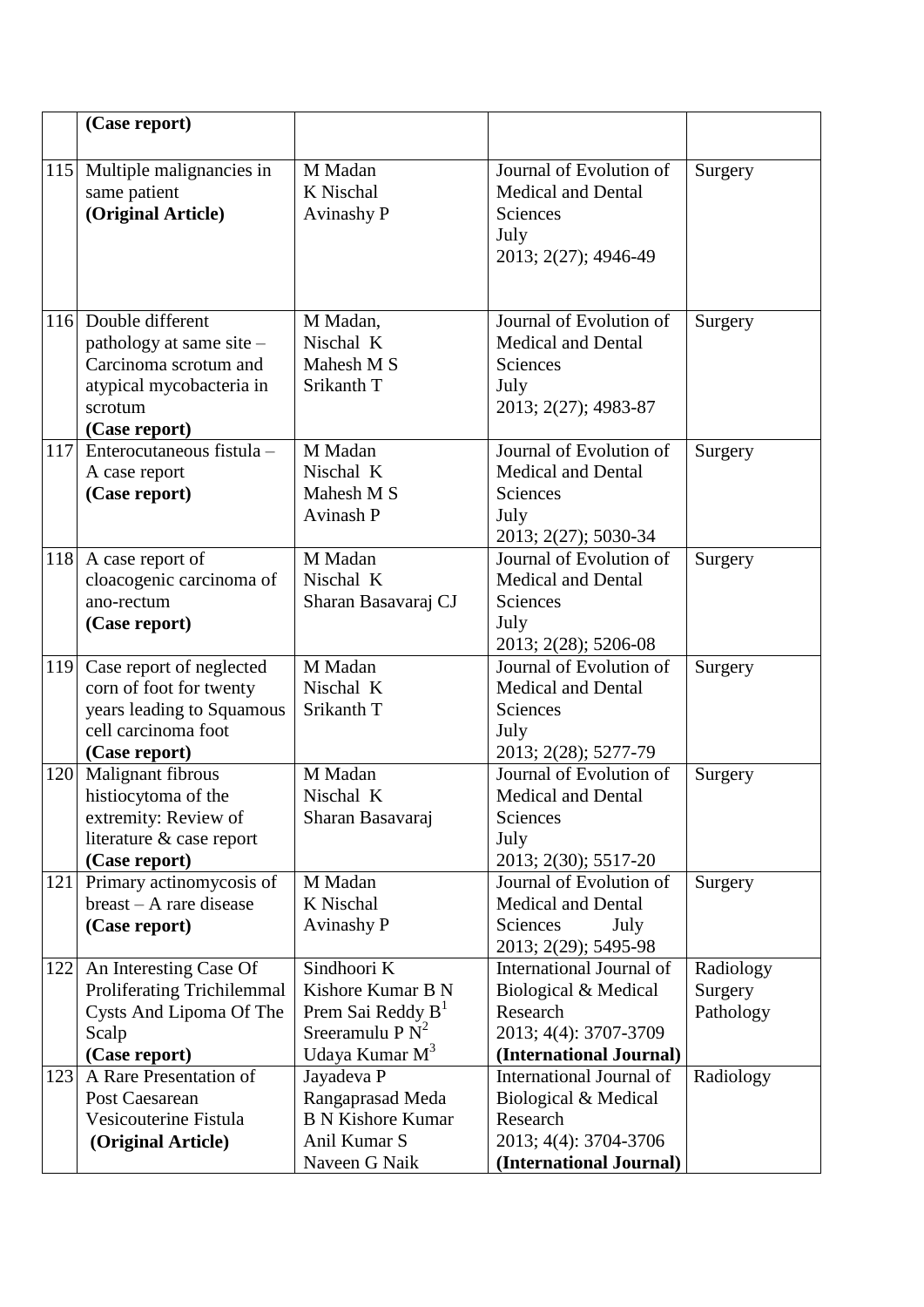| 124 | Changing Scenario of<br><b>Cataract Blindness in</b><br>Kolar District, Karnataka,<br>South India. The Utility of<br>Rapid Assessment of<br>Avoidable Blindness in<br>Reviewing Programs.<br>(Original Article) | B S Guruprasad,<br>Krishnamurthy, Narend<br>ra P Datti<br><b>B</b> G Ranganath<br>Ramaswamy B S                           | Ophthalmic<br>Epidemiology<br>2013; 20(2): 89-95                                                                                   | Ophthalmology<br>Comm.<br>Medicine <sup>2</sup><br>External<br>Faculty <sup>3</sup> |
|-----|-----------------------------------------------------------------------------------------------------------------------------------------------------------------------------------------------------------------|---------------------------------------------------------------------------------------------------------------------------|------------------------------------------------------------------------------------------------------------------------------------|-------------------------------------------------------------------------------------|
| 125 | Prevalence of retinal<br>microvascular<br>abnormalities in patients<br>with chronic kidney<br>disease among diabetic<br>population.<br>(Original Article)                                                       | Narendra P Datti,<br>K Kanthamani'<br><b>B</b> N Raghavendra<br>Prasad <sup>,</sup><br>Krishnamurthy<br>Manasa Korthiwada | <b>International Journal</b><br>of Current Research<br>and Review<br>2013; 5(23): 13-20<br>(Indian journal)                        | Ophthalmology<br>Medicine                                                           |
| 126 | Near fatal anaphylactic<br>shock following iron<br>sucrose injection for the<br>treatment of anaemia.<br>(Original Article)                                                                                     | Narayana Swamy M<br>Manjula B G<br>Sunitha<br>Lakshmi                                                                     | International Journal of<br>Medical and Applied<br>Sciences<br>2013; 2(3): 28-31                                                   | <b>OBG</b>                                                                          |
| 127 | <b>Pattern of Maternal</b><br>Mortality in Rural<br>Referral Hospital: Six<br>Year Retrospective Study.<br>(Original Article)                                                                                   | Gomathy E<br>Narayana Swamy M<br>Seema B R                                                                                | <b>Indian Journal of Public</b><br>Health Research &<br>Development<br>Oct-Dec<br>$2013; 4(4): 5-10$                               | <b>OBG</b>                                                                          |
| 128 | A case of impending<br>rupture of ovarian tumour<br>during third trimester of<br>pregnancy.<br>(Case report)                                                                                                    | Lakshmikantha G<br>Sheela S R<br>Chandra Mouli A                                                                          | Journal of Evolution of<br><b>Medical and Dental</b><br>Sciences<br>February<br>2013; 2(6): 528-530                                | <b>OBG</b>                                                                          |
| 129 | Prospective study of<br>maternal & perinatal<br>outcome in multifetal<br>gestation in rural India<br>(Original Article)                                                                                         | Sheela S R<br>Lakshmikantha G<br>Shivaleela Angadi                                                                        | Journal of Evolution of<br><b>Medical and Dental</b><br>Sciences<br>February<br>2013; 2(6): 607-612                                | <b>OBG</b>                                                                          |
| 130 | <b>Extraovarian Papillary</b><br>Serous Carcinoma of the<br>Peritoneum: A Report of<br>Two cases with review of<br>Literature<br>(Case report)                                                                  | R Kalyani <sup>1</sup><br>Aparna Narasimha <sup>1</sup><br>ML Harendra Kumar <sup>1</sup><br>M Narayanaswamy <sup>2</sup> | Journal of South Asian<br><b>Federation of Obstetrics</b><br>& Gynaecology<br>Jan - April<br>2013; 5(1): 42-44<br>(Indian journal) | Pathology <sup>1</sup><br>OBG <sup>2</sup>                                          |
| 131 | Automated ESR analyzer:<br>Can saline diluted EDTA<br>blood be used instead of<br>citrate diluted blood-A<br>comparative study                                                                                  | Haswani Lokesh Kumar<br>Harendra<br>Gupta Amit<br>Thej M J<br>Thomas A K                                                  | International Journal of<br>Medical and Applied<br>Sciences<br>2013; 2(4): 253-256                                                 | Pathology                                                                           |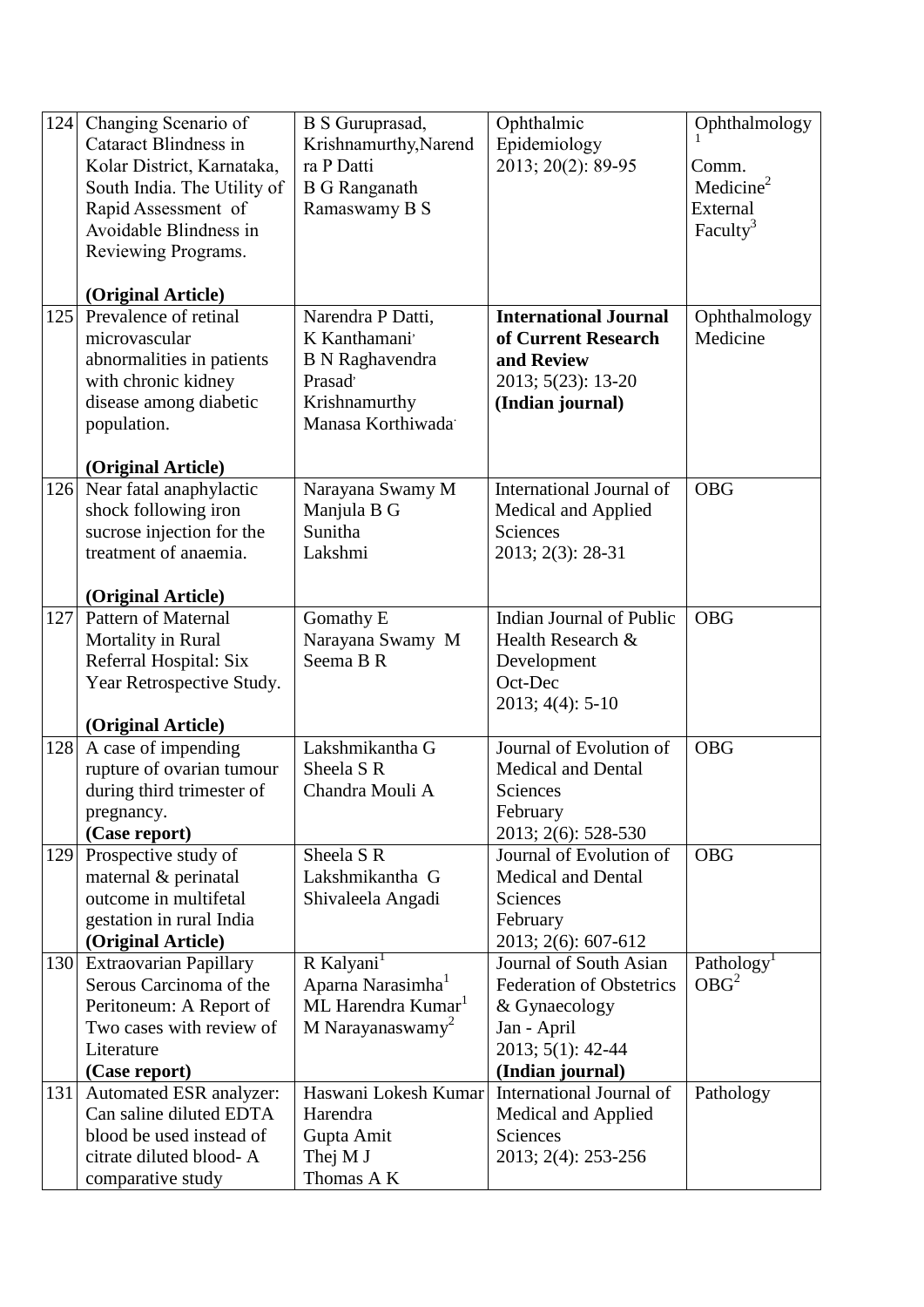|     | (Research Article)                                                                                | <b>Prasad CSBR</b>                                                                                            |                                                                                                  |                                |
|-----|---------------------------------------------------------------------------------------------------|---------------------------------------------------------------------------------------------------------------|--------------------------------------------------------------------------------------------------|--------------------------------|
|     |                                                                                                   |                                                                                                               |                                                                                                  |                                |
| 132 | Giant chondroid<br>syringoma with divergent<br>differentiation: Cyto-<br>histo-immuno correlation | Aparna Narasimha <sup>1</sup><br>R Kalyani <sup>1</sup><br>Harendra Kumar M $L1$<br>$T N$ Suresh <sup>1</sup> | International Journal of<br><b>Applied and Basic</b><br><b>Medical Research</b><br>July-December | Pathology<br>Surgery           |
|     | (Case report)                                                                                     | A Supreeth <sup>2</sup>                                                                                       | 2013; 3(2): 129-131<br>(Indian journal)                                                          |                                |
| 133 | Significance of Blood<br>Group and Social Factors                                                 | Lee Jun $Kai1$<br>Kalyani R <sup>2</sup>                                                                      | Asian Pacific Journal of<br><b>Cancer Prevention</b>                                             | <b>UG Student</b><br>Pathology |
|     | in Carcinoma Cervix in a                                                                          | Harendra M                                                                                                    | 2013; 4: 4811-4814                                                                               | <b>OBG</b>                     |
|     | Semi-Urban Population in                                                                          | $L^2$ Narayanaswamy M                                                                                         | (Indian journal)                                                                                 |                                |
|     | India<br>(Research Article)                                                                       |                                                                                                               |                                                                                                  |                                |
| 134 | Congenital Uterine                                                                                | <b>B</b> N Gayathri                                                                                           | Journal of Clinical case                                                                         | Pathology                      |
|     | Anomaly: An Incidental                                                                            | Kalyani R                                                                                                     | Reports                                                                                          | <b>OBG</b>                     |
|     | Diagnosis-Report of Two<br><b>Interesting Cases</b>                                               | Narayana Swamy M<br>Udaya K M                                                                                 | 2013; 4(2): 329<br>(Indian journal)                                                              |                                |
|     | (Case Report)                                                                                     |                                                                                                               |                                                                                                  |                                |
| 135 | A rare case of multiple                                                                           | Sreeramulu P N                                                                                                | Journal of Medical &                                                                             | Surgery                        |
|     | intussusceptions in Peutz-                                                                        | Vijay P Agrawal                                                                                               | <b>Allied Sciences</b>                                                                           |                                |
|     | Jeghers syndrome                                                                                  |                                                                                                               | 2013; 3(1): 26-28                                                                                |                                |
| 136 | (Case Report)<br>Brucella infections in high                                                      | A Dhanalaxmi                                                                                                  | (Indian Journal)                                                                                 |                                |
|     | -risk population and in                                                                           | Prasad S R                                                                                                    | <b>Annals of Tropical</b><br>Medicine and Public                                                 | Microbiology<br>Medicine       |
|     | patients hospitalized for                                                                         | Thanveer K M                                                                                                  | Health                                                                                           |                                |
|     | fever: A serological study                                                                        | Srinivasa Rao                                                                                                 | Sept-Oct                                                                                         |                                |
|     | at Kolar, Karnataka                                                                               |                                                                                                               | 2013; 6(5): 549-553                                                                              |                                |
|     | (Original Article)                                                                                |                                                                                                               | (Indian Journal)                                                                                 |                                |
| 137 | An unusual cause of                                                                               | P N Sreeramulu                                                                                                | International Journal of                                                                         | Surgery                        |
|     | intestinal obstruction:                                                                           | Vijay P Agarwal                                                                                               | Biomedical and                                                                                   | Pathology                      |
|     | intra-mural cystic                                                                                | Nishith Kumar Ray <sup>1</sup><br>Harendra Kumar <sup>2</sup>                                                 | <b>Advance Research</b>                                                                          |                                |
|     | duplication of gut at ileo-                                                                       |                                                                                                               | 2013; 4(7): 487-490                                                                              |                                |
|     | caecal junction                                                                                   |                                                                                                               |                                                                                                  |                                |
|     | (Case Report)<br>138 Pseudocholinesterase as a                                                    | Shiju K Sleeba                                                                                                | Asain Journal of                                                                                 | Medicine                       |
|     | biochemical marker in                                                                             | B N Raghavendra -                                                                                             | Pharmaceutical and                                                                               |                                |
|     | hypothyroidism                                                                                    | Prasad                                                                                                        | <b>Clinical Research</b>                                                                         |                                |
|     | (Research Article)                                                                                | Mukesh Bangera                                                                                                | 2013; 6(2): 9-20                                                                                 |                                |
| 139 | Fixed drug eruption due to                                                                        | Santhoshi B.-                                                                                                 | Journal of Research in                                                                           | Medicine                       |
|     | clarithromycin                                                                                    | Malkarnekar                                                                                                   | <b>Pharmacy Practice</b>                                                                         |                                |
|     | (Case Report)                                                                                     | Naveenn L                                                                                                     | 2013; 2(4): 169-171                                                                              |                                |
| 140 | Intracystic hemorrhage                                                                            | K Mohan Kumar                                                                                                 | International Journal of                                                                         | Surgery                        |
|     | complicating multiple                                                                             | N Prathibha<br>K Nischal                                                                                      | Health & Allied                                                                                  |                                |
|     | liver cysts                                                                                       |                                                                                                               | Sciences                                                                                         |                                |
|     | (Case Report)                                                                                     |                                                                                                               | Oct-Dec                                                                                          |                                |
|     |                                                                                                   |                                                                                                               | 2013; 2(4): 283-85                                                                               |                                |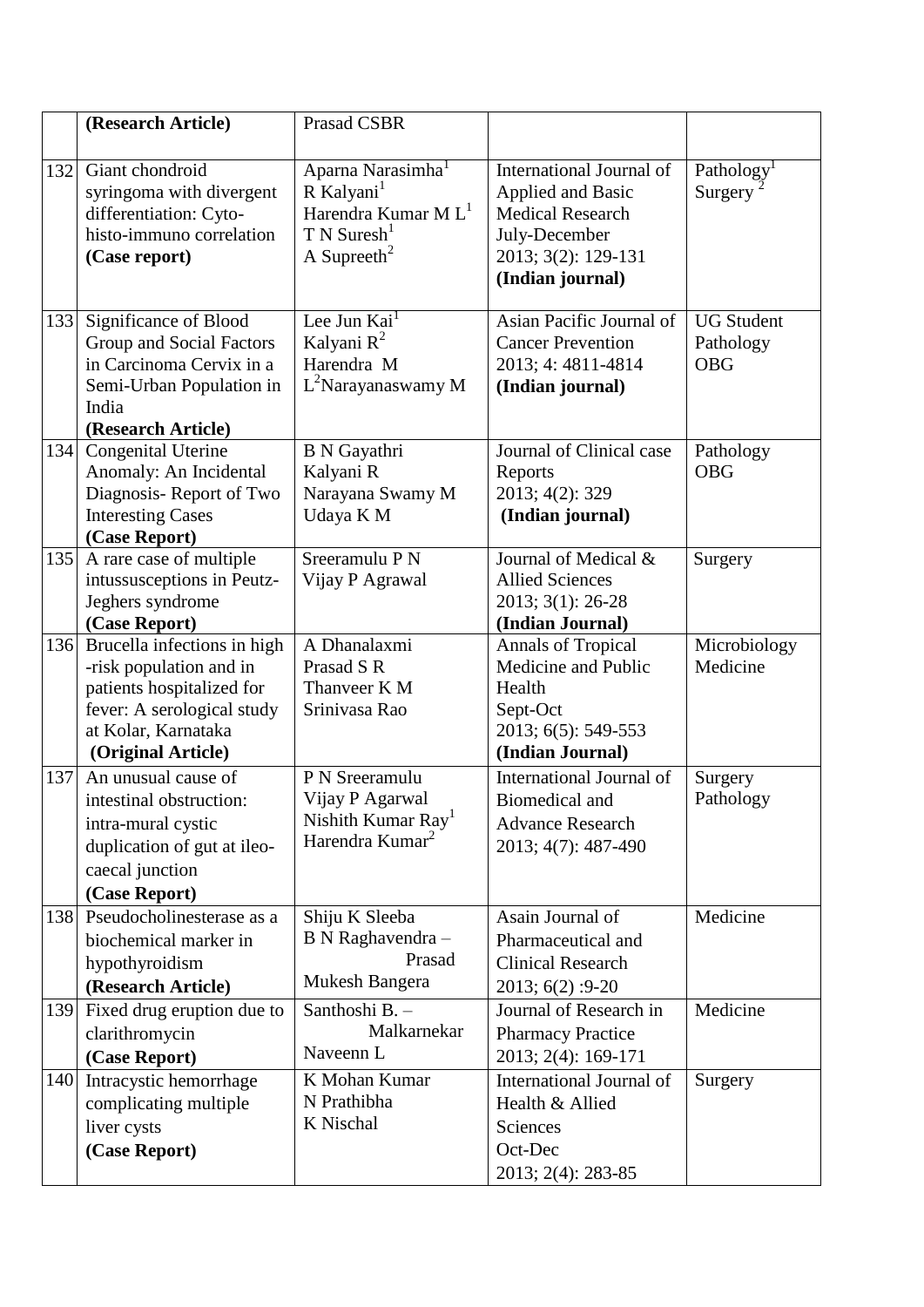| 141 | Utero-vaginal prolapse        | Shashidher B                               | Indian Journal of                           | OBG <sup>T</sup>        |
|-----|-------------------------------|--------------------------------------------|---------------------------------------------|-------------------------|
|     | with giant vesicle            | Krishnaiah Shetty                          | <b>Clinical Practise</b>                    | Urology                 |
|     | calculus: A Case Report       |                                            | May                                         |                         |
|     | (Case Report)                 |                                            | 2013; 23(12): 837-839                       |                         |
| 142 | Fungal ileopsoas abscess:     | Vijay P Agarwal <sup>1</sup>               | International Journal of                    | <b>External faculty</b> |
|     | A rare entity                 | PN Sreeramulu <sup>2</sup>                 | <b>Biomedical and</b>                       | Surgery                 |
|     | (Case Report)                 | Pawan Katti <sup>2</sup>                   | <b>Advanced Research</b>                    |                         |
|     |                               |                                            | 2013; 4(8): 572-74                          |                         |
| 143 | Unreported location and       | N S Shetty <sup>1</sup>                    | Hernia                                      | Surgery                 |
|     | presentation for a parasitic  | S Vallabhaneni <sup>2</sup>                | 2013;17(2): 263-265                         | <b>OBG</b>              |
|     | ovarian dermoid cyst in       | A Patil $^2$                               |                                             |                         |
|     | indirect inguinal hernia      | $M$ M Babu <sup>1</sup>                    |                                             |                         |
|     | (Case Report)                 | A Baig <sup>1</sup>                        |                                             |                         |
| 144 | A rare case report of         | Bhaskaran, A;                              | Euroasian Journal of                        | Surgery                 |
|     | colonic perforation and       | Ambikavathy, M                             | Hepato-                                     |                         |
|     | gangrene: A Sequelae of       |                                            | Gastroenterology                            |                         |
|     | self-inflicted transnasal     |                                            | July-December                               |                         |
|     | compressed air injury         |                                            | 2013; 3(2): 136-38                          |                         |
|     | (Case Report)                 |                                            |                                             |                         |
| 145 | A Comparative study of        | P N Sreeramulu                             | World Journal of                            | Surgery <sup>1</sup>    |
|     | laparoscopic versus open      | T S Venkatachalapthy                       | Laporascopic Surger                         | Pathology               |
|     | surgery for the               | C S Supreeth                               | January- April                              |                         |
|     | management of duodenal        | S Prathima                                 | 2013; 6(1): 11-14                           |                         |
|     | ulcer perforation             |                                            |                                             |                         |
|     | (Original Article)            |                                            |                                             |                         |
| 146 | Chemical sensor for the       | K Reddiah <sup>1</sup>                     | <b>Sensor Letters</b>                       | <b>External Faculty</b> |
|     | boost up of                   | T Madhusudana Reddy                        | 2013; 11(12): 1-10                          | Psychiatry              |
|     | electrocatalytic oxidation f  | M Mohan Reddy                              |                                             |                         |
|     | L Dopa in the presence of     | $P$ Raghu <sup>1</sup>                     |                                             |                         |
|     | ascorbic acid and uric        |                                            |                                             |                         |
|     | acid. A voltametric study     |                                            |                                             |                         |
|     | (SENSOR LETTERS)              |                                            |                                             |                         |
| 147 | Conservative management       | Deepa C                                    | Journal of Evolution of                     | Dentistry               |
|     | of cutaneous facial sinus     | Srinath K S                                | <b>Medical and Dental</b>                   |                         |
|     | tract of odontogenic          | Roopa K S                                  | Sciences                                    |                         |
|     | origin: A case report         |                                            | August 5                                    |                         |
|     | (Case Report)                 |                                            | 2013; 2(31): 5824-5829                      |                         |
| 148 |                               |                                            |                                             | <b>ENT</b>              |
|     | All that wheezes is not       | Girish Narayan, G K                        | Article information                         | Medicine                |
|     | asthma                        | Narayana, and K                            | J Emerg Trauma Shock.                       |                         |
|     |                               | Prabhakar                                  | 2013 Jan-Mar; 6(1):                         |                         |
|     | (Case Report)                 |                                            | $61 - 62$ .                                 |                         |
|     |                               |                                            |                                             |                         |
| 149 | <b>Comparison of Clinical</b> | Hemanth Raj M.N.1,                         |                                             | Forensic                |
|     | and Autopsy Diagnosis of      | Manjula Bai2, A. G.                        | Indian Journal of                           | Medicine                |
|     | Causeof Death at              | Vijay Kumar3, Suresh<br>J.4, Ajay Kumar T. | Forensic Medicine &<br>Toxicology. January- | 2013                    |
|     | Belgaum, Karnataka            |                                            |                                             |                         |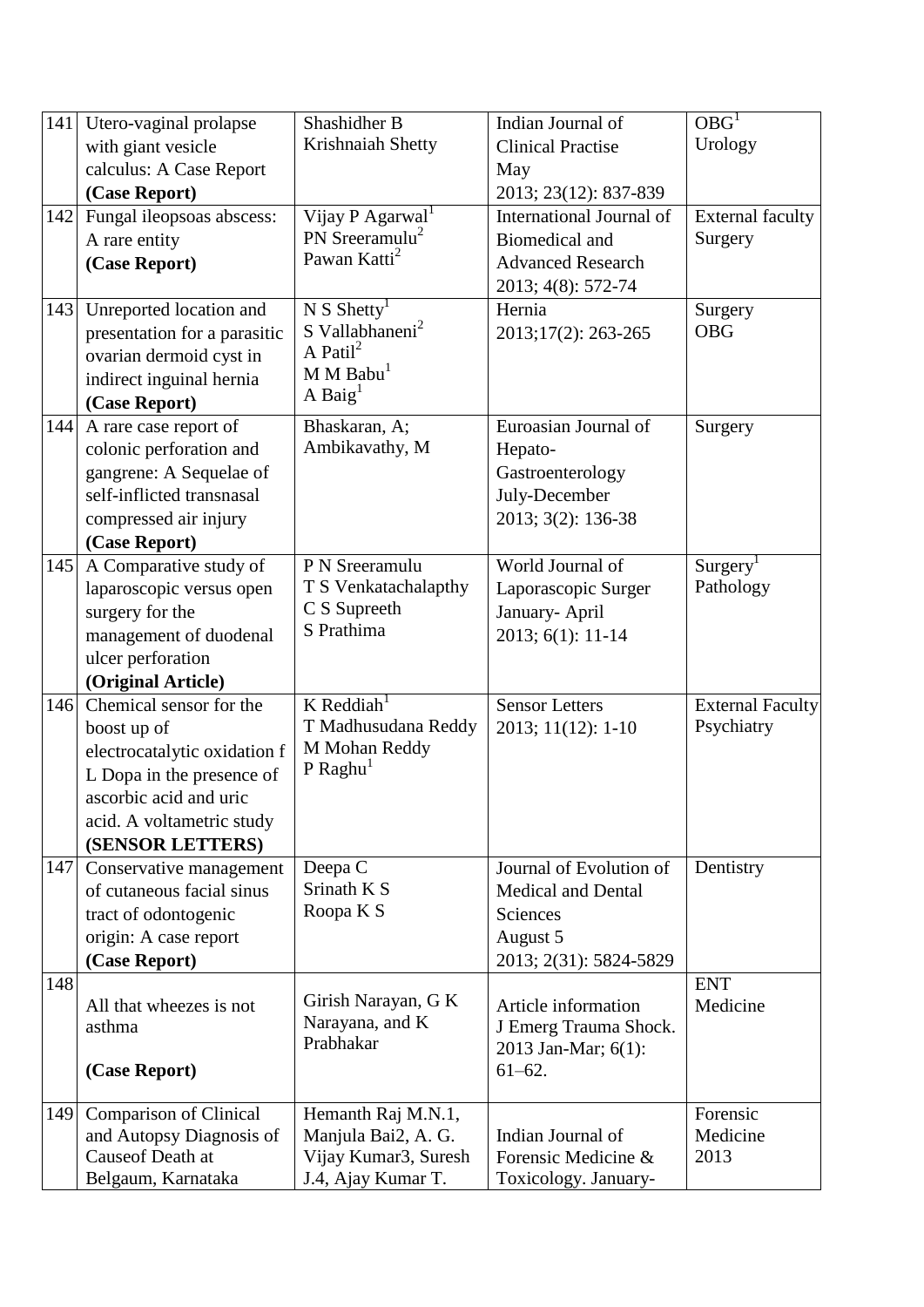|     | (Original Article)                                                                                                                                                      | S.5, Vinay R Hallikeri                                                                                                           | June., 2013, Vol.7, No.<br>169                                                                                         |              |
|-----|-------------------------------------------------------------------------------------------------------------------------------------------------------------------------|----------------------------------------------------------------------------------------------------------------------------------|------------------------------------------------------------------------------------------------------------------------|--------------|
| 150 | Congenital malformations<br>in perinatal autopsy: a<br>two-year prospective<br>study.                                                                                   | Kalyani R1, Bindra<br>MS, Mahansetty H.                                                                                          | Journal Indian Med<br>Assoc. 2013:111 (2):<br>$:89-93.$                                                                | Pathology    |
| 151 | Homicidal acute formalin<br>poisoning in an infant<br>from a rural sericulture<br>family presenting with<br>multisystem failure.<br>(Research Article)                  | Y.C., Beeregowda<br>MD; A., Srihari MD;<br>Pradan, Shashi K.<br>MBBS,<br>P., Susheela MD*;<br>Y.C., Manjunatha MD,<br><b>DNB</b> | Pediatric Emergency<br>Care. 29(5):653-655<br>2013 May; 29(5): 653-5.                                                  | Pediatrics   |
| 152 | The Association of<br>Hypomagnesaemia, High<br>Normal Uricaemia and<br>Dyslipidaemia in the<br><b>Patients with Diabetic</b><br>Retinopathy<br><b>Research Article)</b> | Navin <sub>S1</sub> ,<br>Krishnamurthy N,<br>AshaKiranS, CD<br>Dayanand4                                                         | Journal of Clinical and<br>Diagnostic Research.<br>2013 Sept, Vol-7(9):<br>1852-1854                                   | Biochemistry |
| 153 | Primary testicular<br>lymphoma with rupture:<br>An unusual presentation<br><b>Research Article)</b>                                                                     | K Vidyavathi, Kalyani<br>Prabhakar, and Kumar<br>M L Harendra                                                                    | J Nat Sci Biol Med.<br>2013 Jan-Jun; 4(1):<br>$232 - 235.$                                                             | Pathology    |
| 154 | Seroprevalence of HIV<br>among blood donors in a<br>teaching hospital at Kolar,<br>South India<br><b>Research Article)</b>                                              | Subhashish<br>Das and Harendra<br>Kumar                                                                                          | <b>Indian J Sex Transm</b><br>Dis. 2013 Jul-Dec;<br>$34(2): 151-152.$                                                  | Pathology    |
| 155 | ectopic anus with doublled<br>barell gun perineum- a<br>rare anorectal anomaly<br>Case report                                                                           | Komal Chamaria1,<br>Roshan shetty                                                                                                | <b>Journal of Radiology</b><br>Case Report. 2013 Jun;<br>$7(6):31-36$                                                  | Radiology    |
| 156 | A study of cardiovascular<br>autonomic function in<br>normal pregnancy<br><b>Research Article)</b>                                                                      | Sumana Panja1,<br>Kaushik Bhowmick,<br>Nachal Annamalai.<br>Shobha Gud                                                           | Al Ameen J Med Sc i<br>2013; 6(2):170-175<br>US National Library of<br>Medicine enlisted<br>journal ISSN 0974-<br>1143 | <b>OBG</b>   |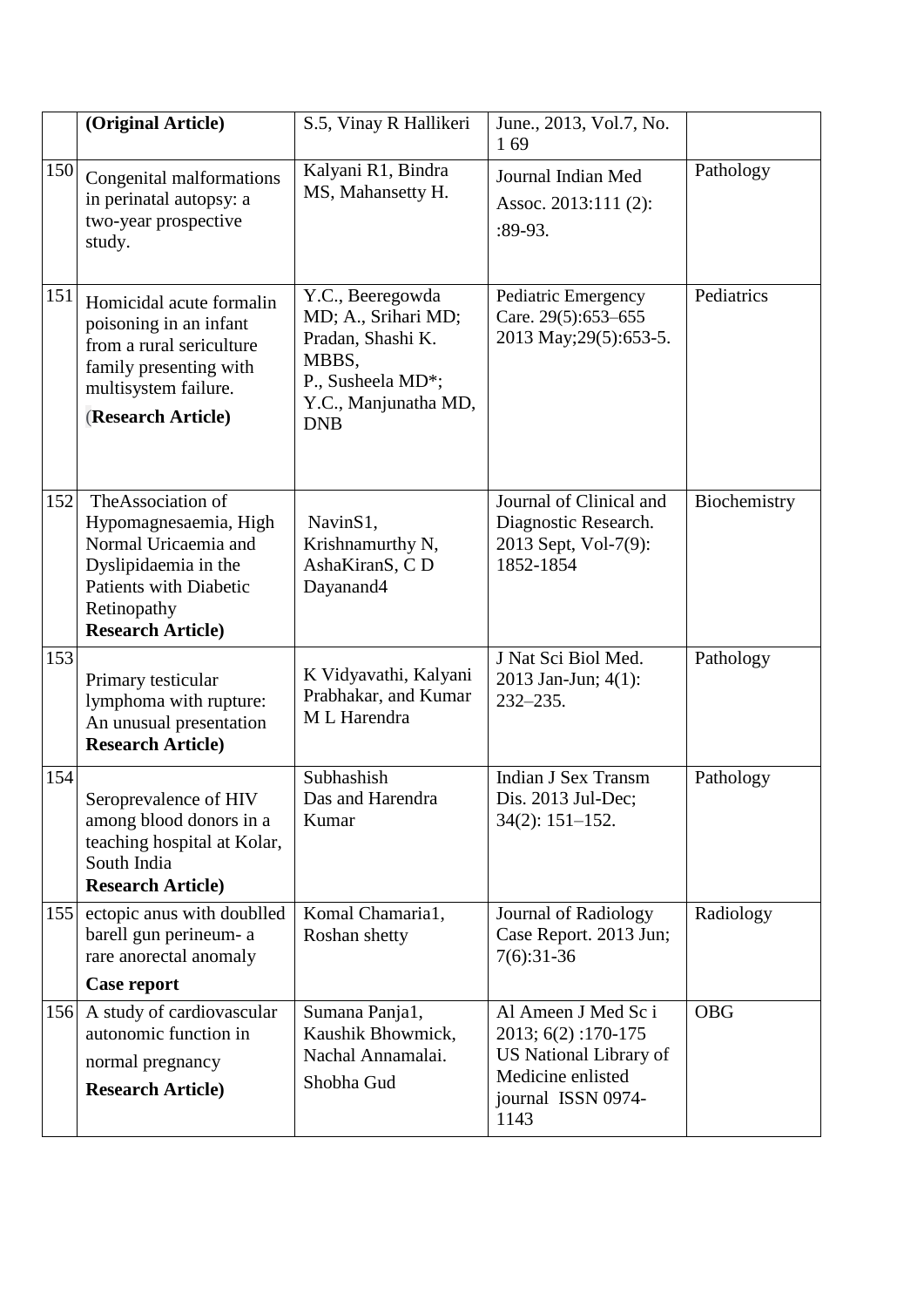| 157<br>158 | Clinical Efficacy of<br><b>Topical Terbinafine</b><br>Versus<br>Topical Luliconazole in<br><b>Treatment of Tinea</b><br>Corporis/Tinea Cruris<br>Patients<br>Pattern of Lymph Node<br>Diseases in a Tertiary<br>Level Referral Center: a<br>cytological | C. P. Vidhya Lakshmi<br>1, Girish M.<br>Bengalorkar2* and V.<br>Shiva Kumar3<br>Shilpa G, Nataraju G                                                                                          | British Journal of<br>Pharmaceutical<br>Research<br>$3(4): 1001 - 1014,$<br>2013SCIENCEDOMAI<br>N international<br>Int J Biol Med Res.<br>$2013; 4(3)$ : 3448 - 3452 | Pharmacology<br>Dermatology<br>Pathology |
|------------|---------------------------------------------------------------------------------------------------------------------------------------------------------------------------------------------------------------------------------------------------------|-----------------------------------------------------------------------------------------------------------------------------------------------------------------------------------------------|----------------------------------------------------------------------------------------------------------------------------------------------------------------------|------------------------------------------|
|            | study of 943 cases<br>(Research Article)                                                                                                                                                                                                                |                                                                                                                                                                                               |                                                                                                                                                                      |                                          |
| 159        | Comparative Study Of<br>Prevalence Of Ocular<br>Morbidity Among School<br>Going Children Of<br><b>Government And Private</b><br>Schools In Rural<br>Karnataka, South India<br>(Clinical Brief)                                                          | Prasanna Kamath<br>B.T1, Girish M.<br>Bengalorkar2,<br><b>B.S.Guru Prasad3</b>                                                                                                                | Int J Cur Res Rev, July<br>2013/ Vol 05 (14)                                                                                                                         | Community<br>Medicine                    |
| 160        | Conjoined twins: A rare<br>case report<br>(Case Repot)                                                                                                                                                                                                  | N.Deepika<br>Arun Kumar                                                                                                                                                                       | <b>International Journal</b><br>of pharmaceutical<br>and biomedical<br>researchissn No: 0976-<br>0350                                                                | <b>OBG</b>                               |
| 161        | Complete androgen<br>insensitivity syndrome: A<br>rare case rep<br>(Case Report)                                                                                                                                                                        | N.Deepika, Arun<br>Kumar <sub>2</sub>                                                                                                                                                         | Int J Pharm Biomed<br>Res 2013, 4(4), 206-208                                                                                                                        | <b>OBG</b>                               |
| 162        | Simultaneous bilateral<br>isolated greater trochanter<br>Fracture<br>(Case Report)                                                                                                                                                                      | Maruti Kambali,<br>Venugopal<br>Narayanappa, Arun<br>Hedduru Shantappa,<br>Naryan Sreenivas<br>Gudi,<br>Siddhartha Saive,<br>Priyamargavi<br>Hanumantharayappa<br>Kambali1, Mohammad<br>Imran | Journal of Orthopedics<br>and Allied Sciences  <br>Jul-Dec 2013   Vol 1  <br>Issue $2 $<br>Page: 47-50                                                               | Orthopaedics                             |
| 163        | Comparative Study of<br>Efficacy and Safety of<br><b>Intranasal Azelastine</b><br>Hydrochloride and                                                                                                                                                     | Mohiyddin, A;<br>Nandish, C; Sarala, N                                                                                                                                                        | Indian Journal of<br>Pharmacology, 45<br>Supp1; 2013; S272-<br>S272                                                                                                  |                                          |